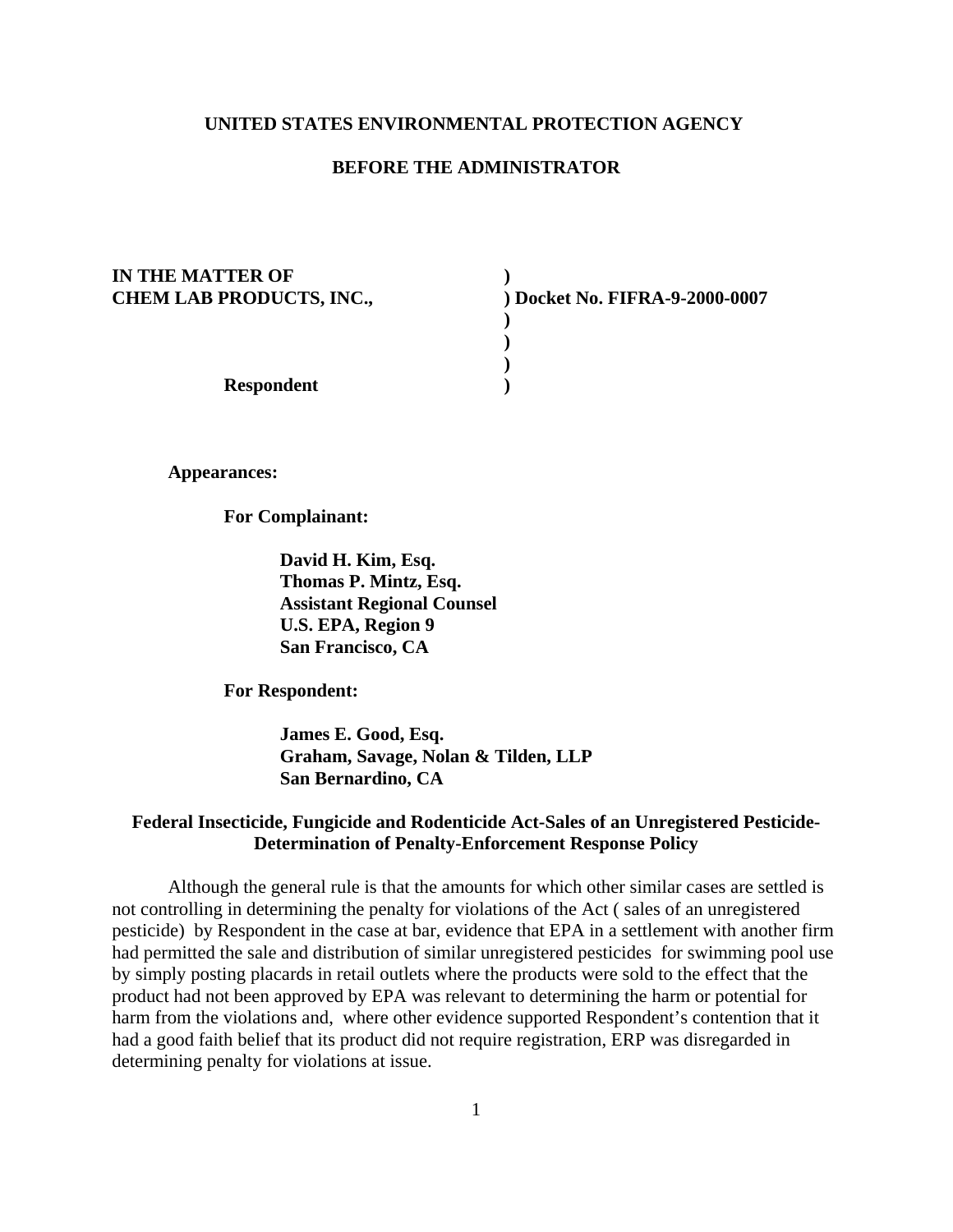#### **INITIAL DECISION**

This proceeding under Section 14(a) of the Federal Insecticide, Fungicide, and Rodenticide Act, as amended, 7 U.S.C. §136l was commenced on July 7, 2000, by the filing of a complaint by the Senior Associate, Cross Media Division, United States Environmental Protection Agency, Region 9 ("Complainant") charging Respondent, Chem Lab Products, Inc. ("Chem Lab"), with violations of the Act. Specifically, the complaint, in each of 24 counts, alleged that Chem Lab sold and distributed "Shock-Quick", an unregistered pesticide, on separate occasions between June 23, 1998, and September 23, 1998, to various Orchard Supply Hardware Stores in California, in violation of FIFRA § 12(a)(1)(A), 7 U.S.C.§ 136(j)(a)(1)(A). For these alleged violations, it was proposed to assess Chem-Lab the maximum penalty of \$5,500 for each count for a total of \$132,000.

Under date of August 7, 2000, Chem Lab answered, admitting the sales of "Shock Quick" alleged in the complaint, admitting that "Shock Quick" is a pesticide and that it was not registered with EPA at the time of the sales alleged in the complaint. Chem Lab, however, contested the amount of the proposed penalty as inappropriate and requested a hearing.

Pre-trial proceedings included the filing of a motion for an accelerated decision as to liability by Complainant on October 19, 2000, that was granted by an order, dated January 26, 2001, which is attached hereto and made a part hereof by reference, finding Respondent liable for 24 separate sales of "Shock Quick", an unregistered pesticide, in violation of FIFRA § 12(a)(1)(A) as alleged in the complaint. Additionally, an order, dated April 12, 2001, denied Complainant's motion to exclude proposed exhibits and testimony, contained in Chem Lab's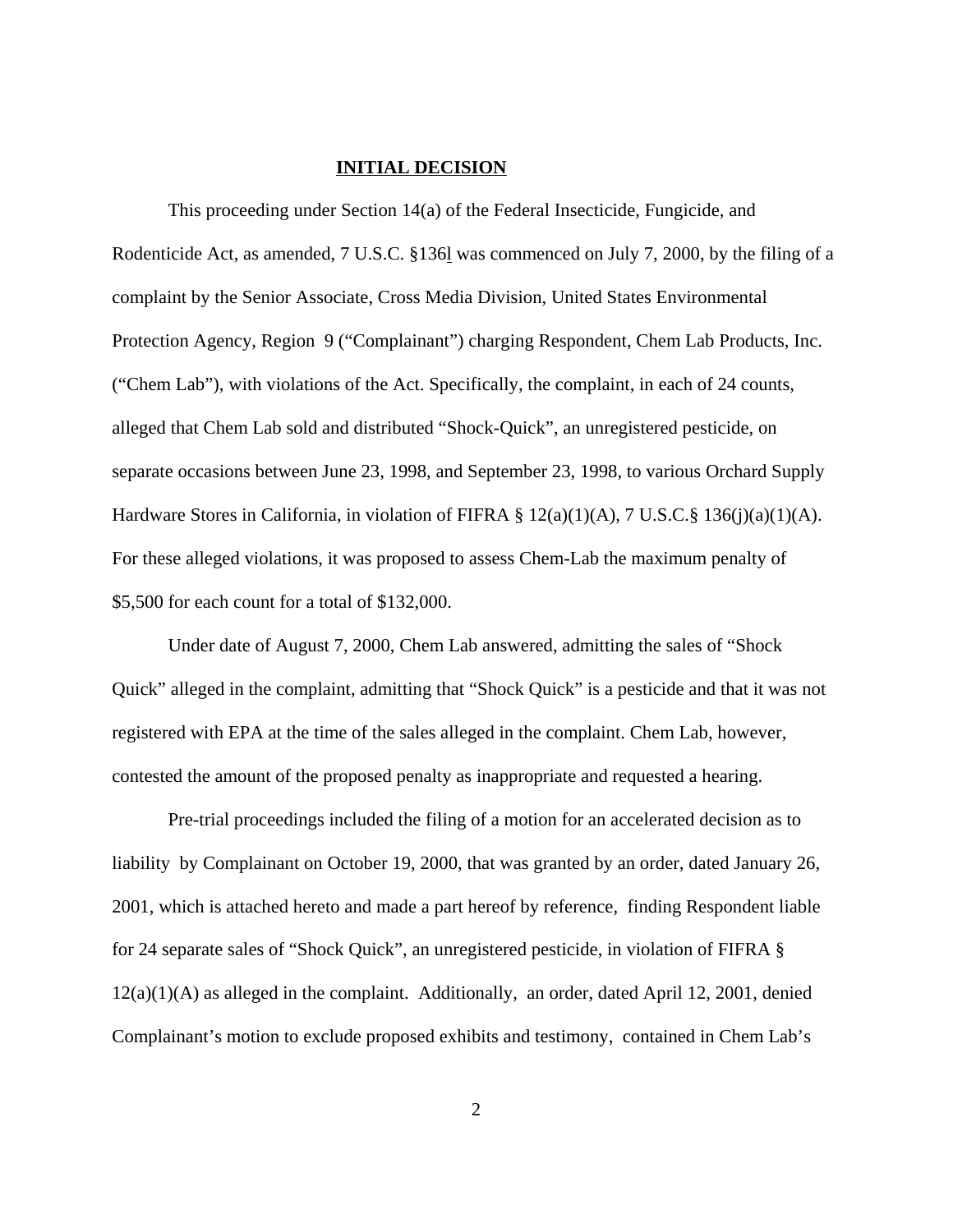Prehearing Exchange, relating to whether "Shock Quick" was a pesticide and concerning EPA's enforcement activities against another firm, Bio-Lab, Inc.

A hearing on this matter was held in San Bernardino, California, on May 8, 2001.

Based upon the entire record including proposed findings and briefs submitted by counsel<sup>1</sup> and the Joint Stipulations Of Parties, I make the following:

## **Findings of Fact2**

- 1. Respondent, Chem Lab Products, Inc, was at all times relevant to the complaint, a corporation organized under the laws of Nevada and registered to do business in California.
- 2. Chem Lab is the owner and operator of an establishment located at 5160 Airport Drive, Ontario, California. Among products manufactured at, and distributed from, this establishment is a product for use in swimming pools known as "Shock Quick ".
- 3. The label for "Shock Quick" indicates that it is an organic, chlorinated isocyanurates mixture, that it is a strong oxidizing agent and that it "clarifies pool water" and " removes swimmer waste" (C's Exh. 10). Mr. Randall Hitchens, who became President and CEO of Chem Lab in March of 1997, testified that "Shock Quick" was developed and marketed because he decided that Chem Lab had to have a product to protect its customer base (Tr. 71). He explained that a much

<sup>&</sup>lt;sup>1</sup>. Chem Lab has not submitted proposed findings, but has objected and proposed alternates to certain findings proposed by Complainant.

<sup>&</sup>lt;sup>2</sup>. Proposed findings not accepted are either rejected or considered unnecessary to the decision.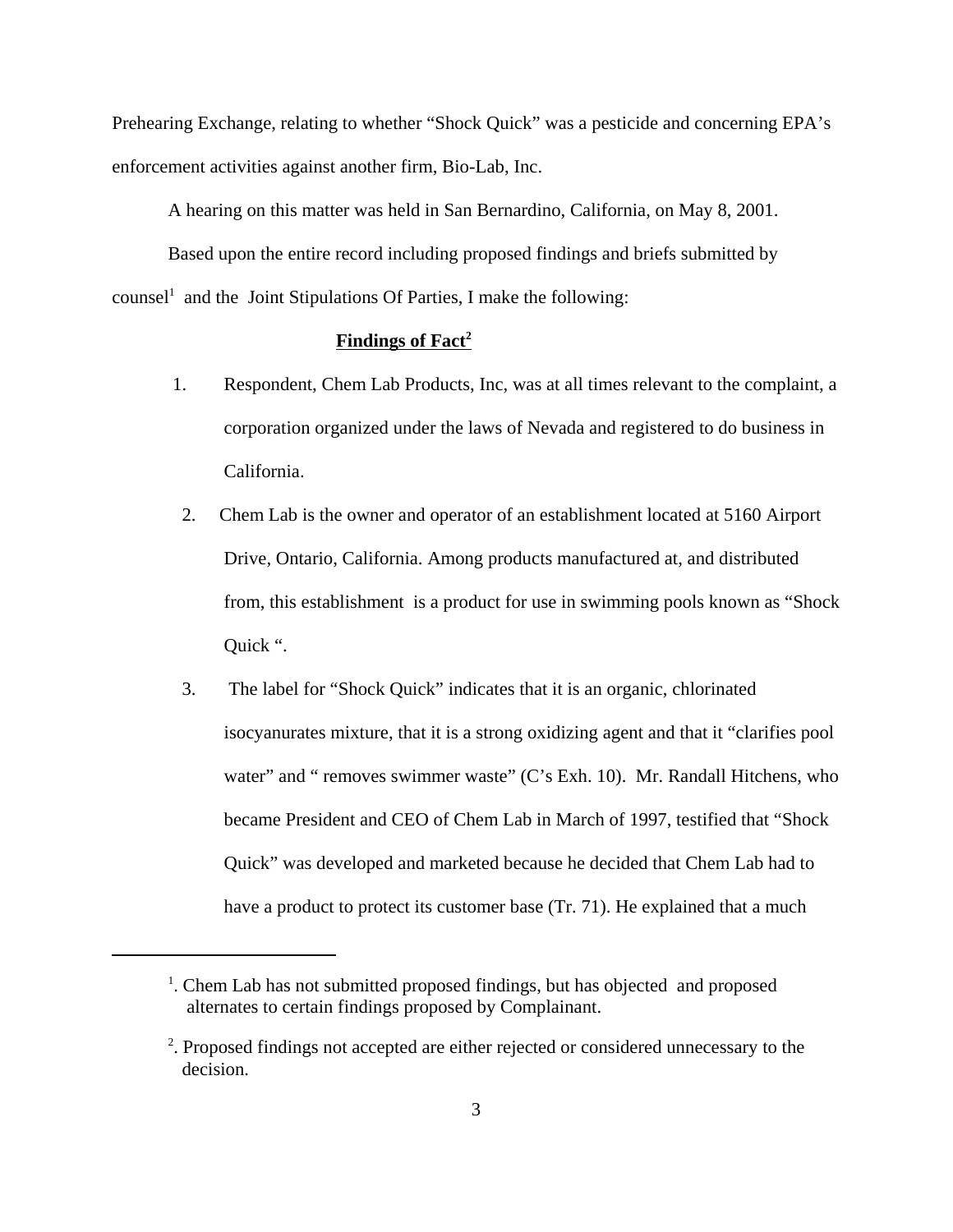larger competitor, Bio- Lab, Inc., by whom he had been employed for 24 years prior to coming to Chem Lab, had developed and was aggressively marketing a new product "Shock Plus", which was promoted as safer than existing products used for " shocking" swimming pools.<sup>3</sup> He pointed out that existing products used for that purpose were extremely flammable and that several of the major retailers, i.e., Home Depot, Lowe's and Wal Mart, had incurred destructive fires and were even considering not stocking swimming pool chemicals as a result. Mr. Hitchens testified that buyers were eager to stock the new product, which did not burn under normal conditions, that "you could see retailers changing brands" and that Chem Lab had already lost a couple of accounts to Bio-Lab because of this product (Tr.69, 70)..

4. According to Mr. Hitchens, Bio-Lab started promoting "Shock Plus" in 1995 and actually started shipping the product in the spring of 1996. On November 18, 1996, Jeffrey R. Cornett, then President and CEO of Chem Lab, addressed a letter to Carlton Layne, Chief Pesticide Section, USEPA Region 4, concerning the product "SHOCK PLUS 4-IN-1 Pool Shock" manufactured by Pool Time, a

 $3$ . Tr. 68, 69. "Shock" may be simply defined as an extra heavy dose of chemical to cure a particular condition. Aden Leeds Inc., "Dictionary of Common Pool Terms", enclosure to Chem Lab letter, dated March 3, 1998, to Cheryn Jones, EPA Region 4 (R's Exh 2). The "Dictionary" defines "Super Chlorination" as an occasional heavy dose of chlorine to kill algae and bacteria which have developed tolerances to existing chemical conditions in pool. Other explanatory materials enclosed with the mentioned letter do not distinguish between "shock treatment" and "super chlorination", referring to both as terms used to describe raising the chlorine level of a pool or adding enough oxidizer to kill or oxidize contaminants that are resistant to normal chlorination. Users are informed that this procedure should be conducted every two to four weeks depending on pool temperature or usage.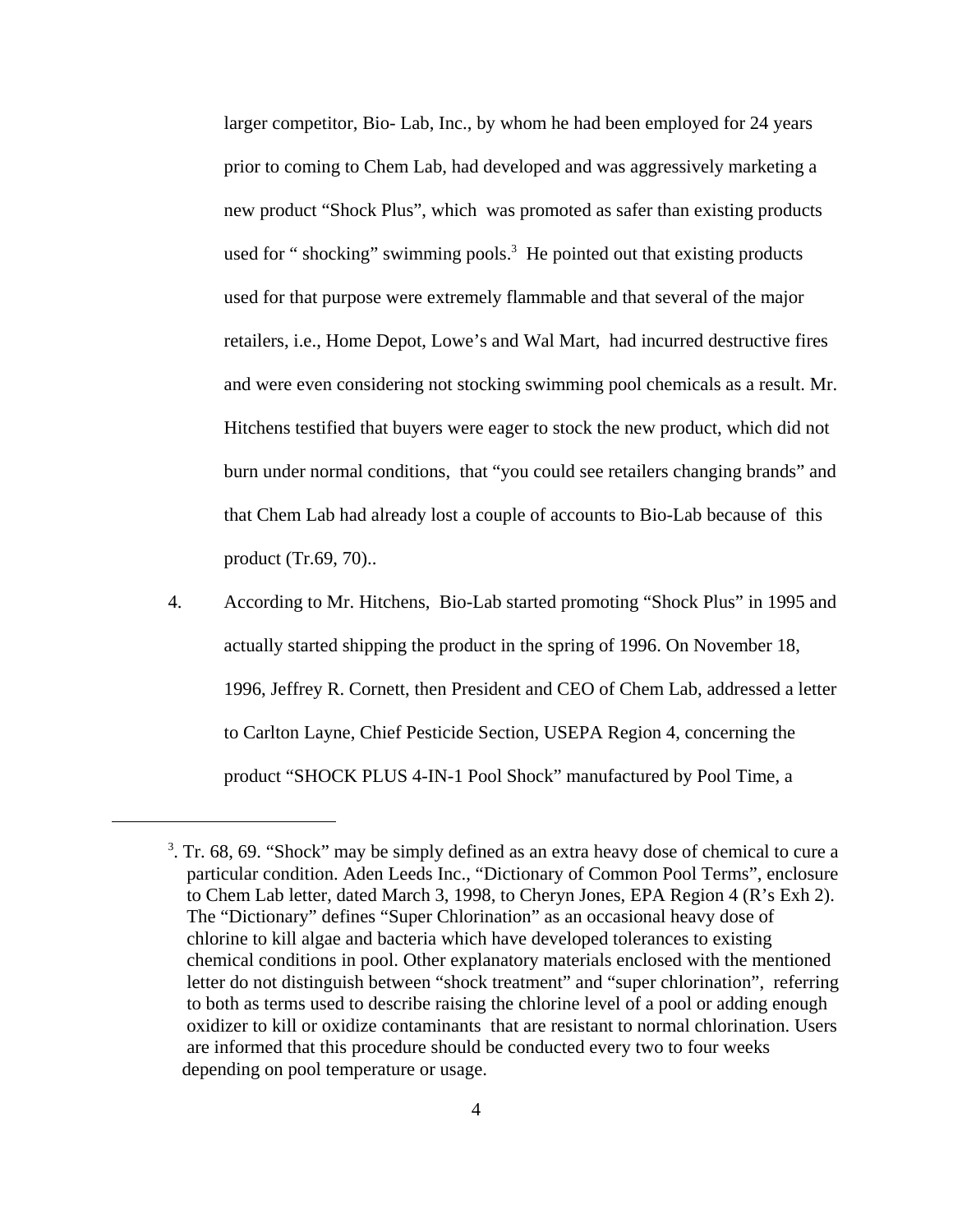subsidiary of Bio-Lab, Inc., Decatur, Georgia (R's Exh 1). Among other things, Mr. Cornett pointed out that product registrations at both the federal and state levels were very costly and so, if "Shock Plus" were a suitable precedent, i.e, did not require registration, then Chem Lab should be able to utilize the same exemption to the regulations. Mr. Cornett emphasized that the manner in which a label is written is critical to whether it can be sold without registration, but asserted that to write a label for a known pesticide product in such a way that, even though it is being used as a pesticide, no official pesticide claims are being made should not be allowed. He requested to be informed of whether "Shock Plus" did not require registration because of a change in the Agency's directives [regulations].

5. Enclosed with the letter from Mr. Cornett referred to in the preceding finding was a letter of even date also addressed to Carlton Layne ,EPA Region 4, written by Chem Lab's chief chemist, Dana Somesla. Referring to the enclosed copy of a product label for "SHOCK PLUS 4-IN-1 POOL SHOCK", which he states appears to be an unregistered pesticide, Mr. Somesla points out that the label uses the term "Shock" throughout its claims, but never refers to superchlorination, which is the traditional meaning of "shocking". He further points out that over the past few years several other unregistered shocking agents for swimming pool and spa use have been brought into the market place, but that these were not chlorinating compounds. He states that the main ingredient in Shock Plus is 60% sodium dichloroisocyanurate ,a common "active ingredient" for EPA registered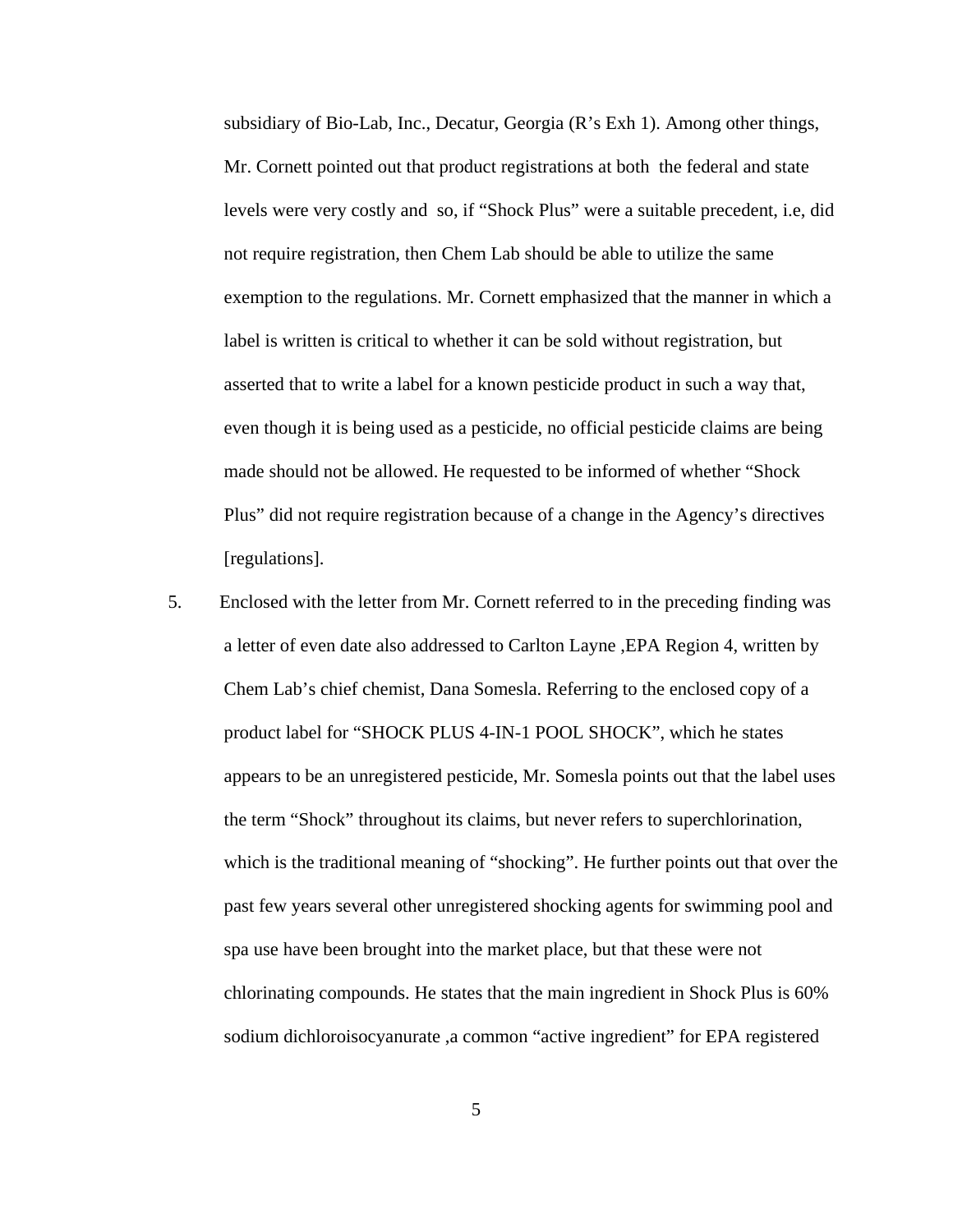swimming pool treatment, including various brands of pool and spa shocking products, some of which are currently packaged by the parent company and/or Bio-Lab or its subsidiaries.

- 6. In the mentioned letter, Mr. Somesla states that the Shock Plus label appears to be a clear attempt at deception in its quasi EPA appearance, specifically using EPA approved statements for the Practical Treatment and Storage and Disposal of sodium dichloroisocyanurate, but then not addressing or including the Precautionary Statement for Hazards to Humans and Domestic Animals or Environmental Hazards, which hazards are identical to those [posed by] product containing that active ingredient and bearing an EPA approved label. Additionally, he points out that following label directions exactly will cause problems with the chlorination level in pool water as there is no warning on the label to test for chlorine before adding Shock Plus or making any adjustment to the dose to add a safe amount. In summary, he states that this product has a name, Shock Plus, that implies chlorination and it contains a chlorinating compound commonly used for swimming pool treatment. Mr. Somesla emphasized that Chem Lab's concern is that, if Shock Plus is a legitimate product that does not require registration, then Chem Lab would be free to make its own version and offer its customers a comparable product without the delays attendant on registration.
- 7. EPA, Region 4, replied to Chem Lab's inquiry by a letter, dated September 4, 1997, signed by Cheryn L. Jones, Compliance Officer, stating that Shock Plus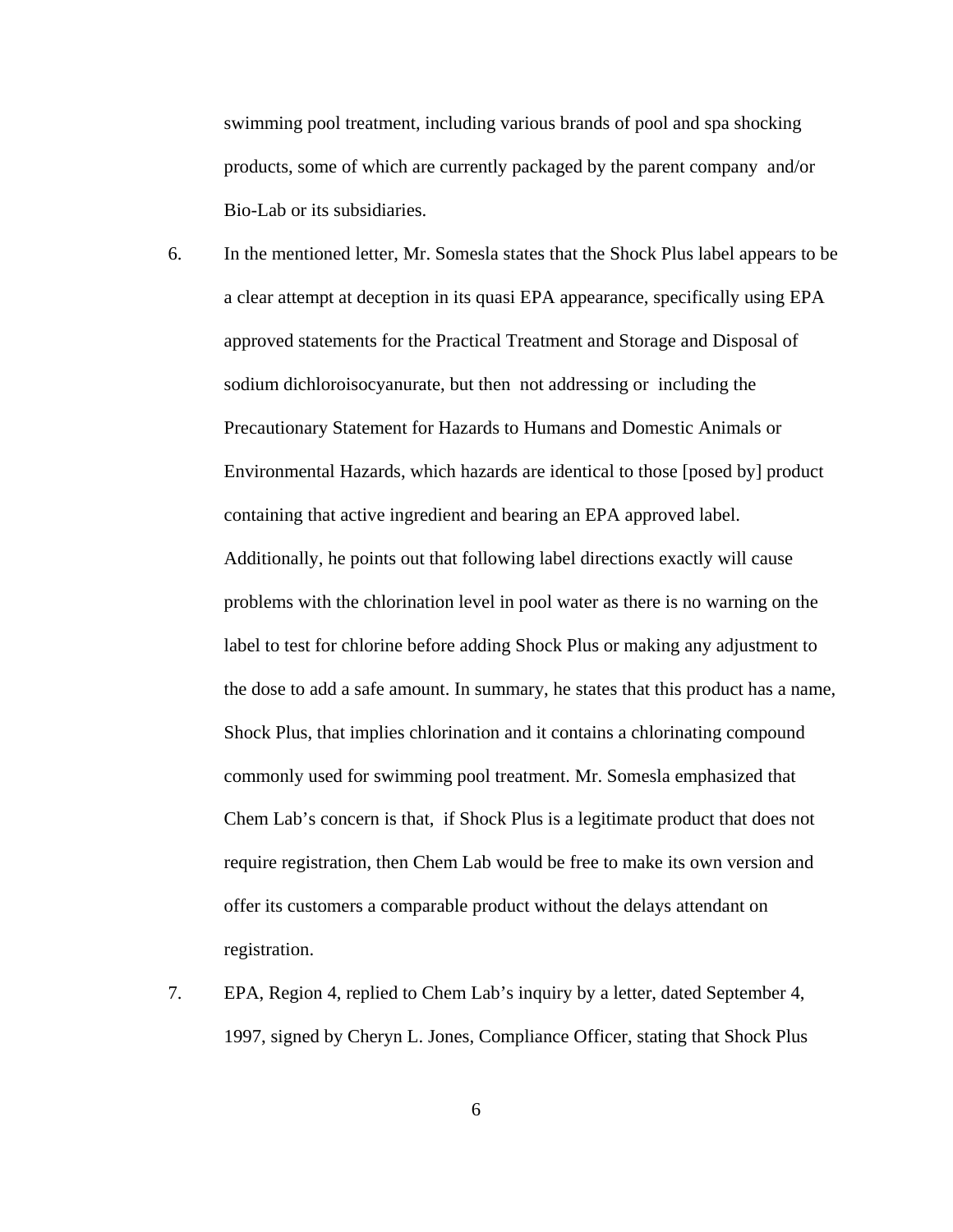was considered a pesticide, which required registration (C's Exh 12). The letter referred to a determination made by the Risk Assessment Branch, Antimicrobials Division, Office of Pesticide Programs, which pointed out that the product label lists chlorinated isocyanurates as an active ingredient and that chlorinated isocyanurates are registered for use as disinfectants, sanitizers, and algicides for [use in] swimming pools. In addition, the determination stated that the name "Shock Plus" and the claim that it "produces super clear water" are consistent with other swimming pool products of this type which are subject to registration under FIFRA. Mr. Hitchens testified that when Chem Lab received this letter, Bio-Lab had been selling Shock Plus for two years, gaining significant market share (Tr.70, 72). He asserted that it had gotten to the point that buyers did not want Chem Lab's old style "shock" anymore, because it was considered unsafe.

8. By a letter, dated March 3, 1998, addressed to Cheryn Jones, EPA Region 4, signed by Thomas R. Kincaid, Vice President Marketing, Chem Lab referred to a prior conversation with Ms. Jones and enclosed information concerning "Shock" products (supra note 3). The letter stated that by reviewing the attachments, you can see that "our industry" has tried to separate products that "shock" and remove waste from products that " superchlorinate" and sanitize the water. The letter noted that a lot of shock products had been introduced in the industry over the last 15 years, but that the claims for these new items did not significantly differ from those of the past. Additionally, the letter pointed out that there had been a management change at Chem Lab and that the new management did not feel the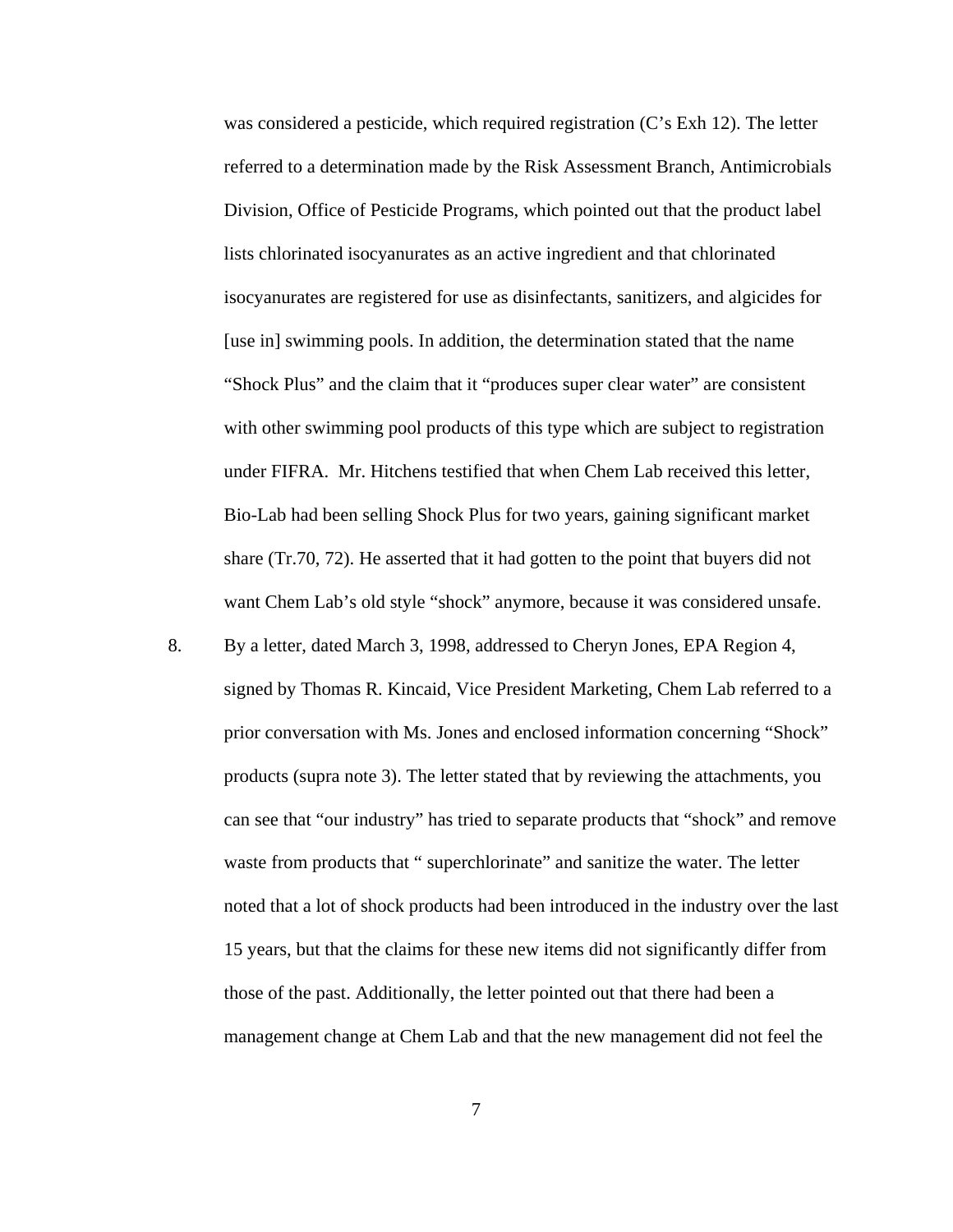same about these new products as expressed in the letter from [then president] Jeff Cornett. Because of new management's knowledge of the industry and of the products that have been around for some time, EPA was informed that Chem Lab would like to withdraw its objections to these types of new products.

9. Mr. Hitchens testified that at this time, the new product marketed by Bio-Lab had already cost Chem Lab considerable business, that they had been in contact with Cheryn Jones [Region 4] concerning Bio-Lab [lack of EPA enforcement action] and that "we" came to the conclusion that perhaps Bio-Lab was right and the product did not need to be registered (Tr.72, 73). He asserted that EPA still had not made a determination as to whether the Bio-Lab product required registration. This assertion is not literally accurate as Chem Lab had been informed that "Shock Plus" was considered a pesticide requiring registration in a letter from Region 4, dated September 4, 1997 (finding 7), and it is concluded that Mr Hitchens was referring to the apparent lack of EPA enforcement action against Bio-Lab. He explained that the conclusion "Shock Quick" did not require registration was supported by the fact that the label did not contain any "kill claims" and by the fact that household bleach products containing sodium hydrochloride which did not claim to kill bacteria did not require EPA registration  $(Tr.73, 74)$ . While the latter statement is supported by the regulation,<sup>4</sup> the "Shock"

<sup>&</sup>lt;sup>4</sup>. The regulation, 40 C.F.R. § 152.10, provides that a product which is not intended to prevent, destroy, repel, or mitigate a pest, or to defoliate, desiccate or regulate the growth of plants is not considered to be a pesticide. Examples of products which are not considered pesticides unless a pesticidal claim is made on their labeling or in connection with their distribution and sale are deodorizers, bleaches and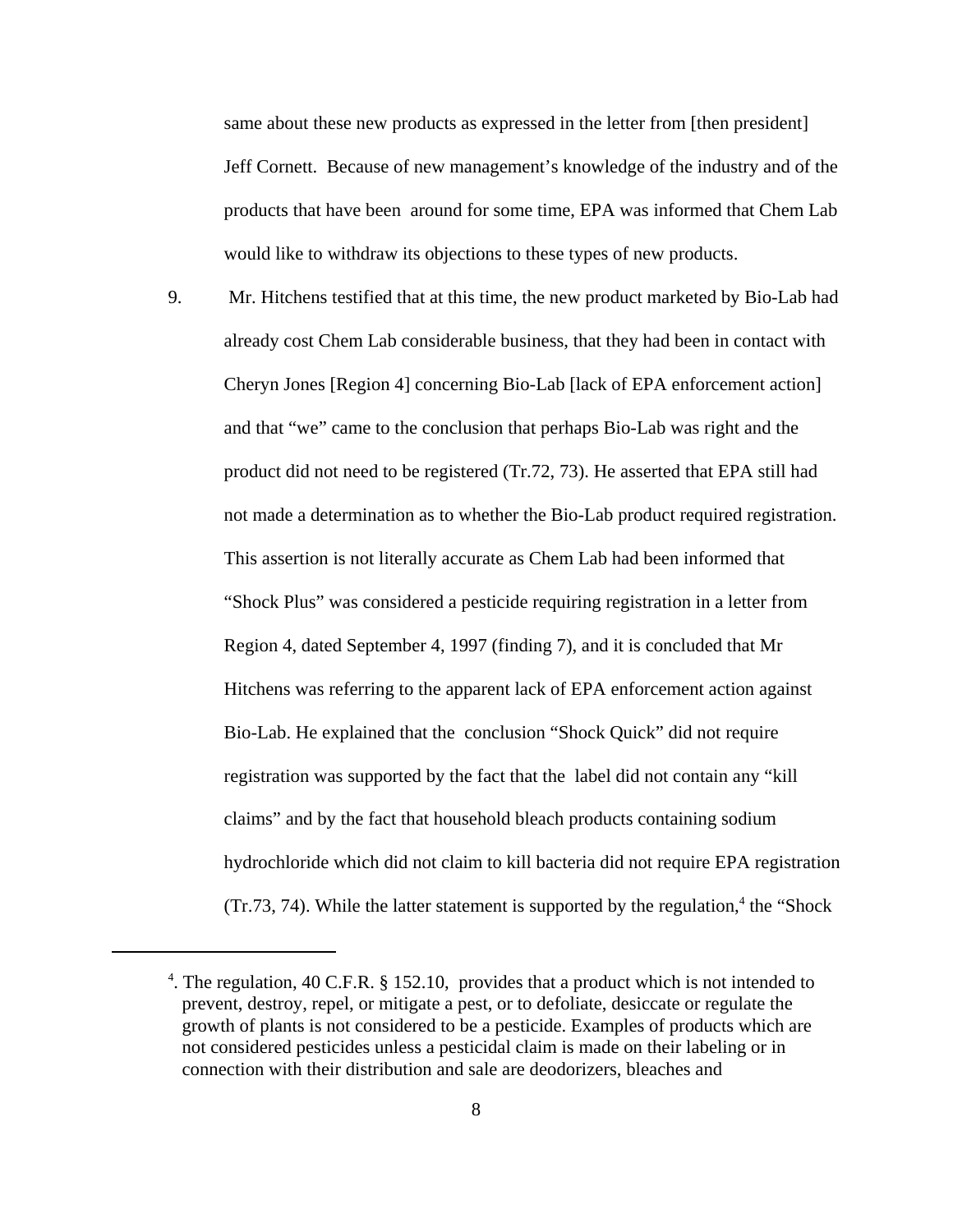Quick" label indicates that it is a strong oxidizing agent and it is noted that literature enclosed with the March 3, 1998, Chem Lab letter uses" oxidizing" and "killing" interchangeably (finding 3).

- 10. Mr. Hitchens testified that Chem Lab kept EPA informed of what they were proposing to do and, in fact, sent Cheryn Jones a copy of the label for "Shock Quick" (C's Exh 10). On April 27, 1998, EPA, Region 4, issued Stop Sale, Use, or Removal Orders to Bio-Lab, Inc., SSURO-98F037 relating to "Shock Plus 4 in-1 Schock" and SSURO-98036 relating to "BioGuard Lite Oxidizing Clarifier"(R's Exh 3). These orders were based on the determination that Bio-Lab was distributing the mentioned products which were pesticides not registered with EPA. Ms. Jones faxed a copy of the Bio-Lab orders to Chem Lab and Mr. Hitchens testified that when we received the orders he instructed " our chemist" to immediately file for registration [of "Shock Quick"] (Tr.75). Chem Lab applied for registration under the name of "Shock Power" on May 19, 1998, and EPA Registration No. 7616-75 was granted on May 5, 1999. Mr. Hitchens stated that upon receipt of the registration, he immediately stopped sale of the product under the old label.
- 11. The EPA approved label for "Shock Power" (C'S Exh 11) indicates that the active ingredient is Trichloro-S-Triazinetrone [Triazinetrione] at 40%, that inert ingredients are 60% and that available chlorine is 36%. The label contains the signal word "Danger" and more clearly makes pesticidal claims, e.g., "Swimming

cleaning agents.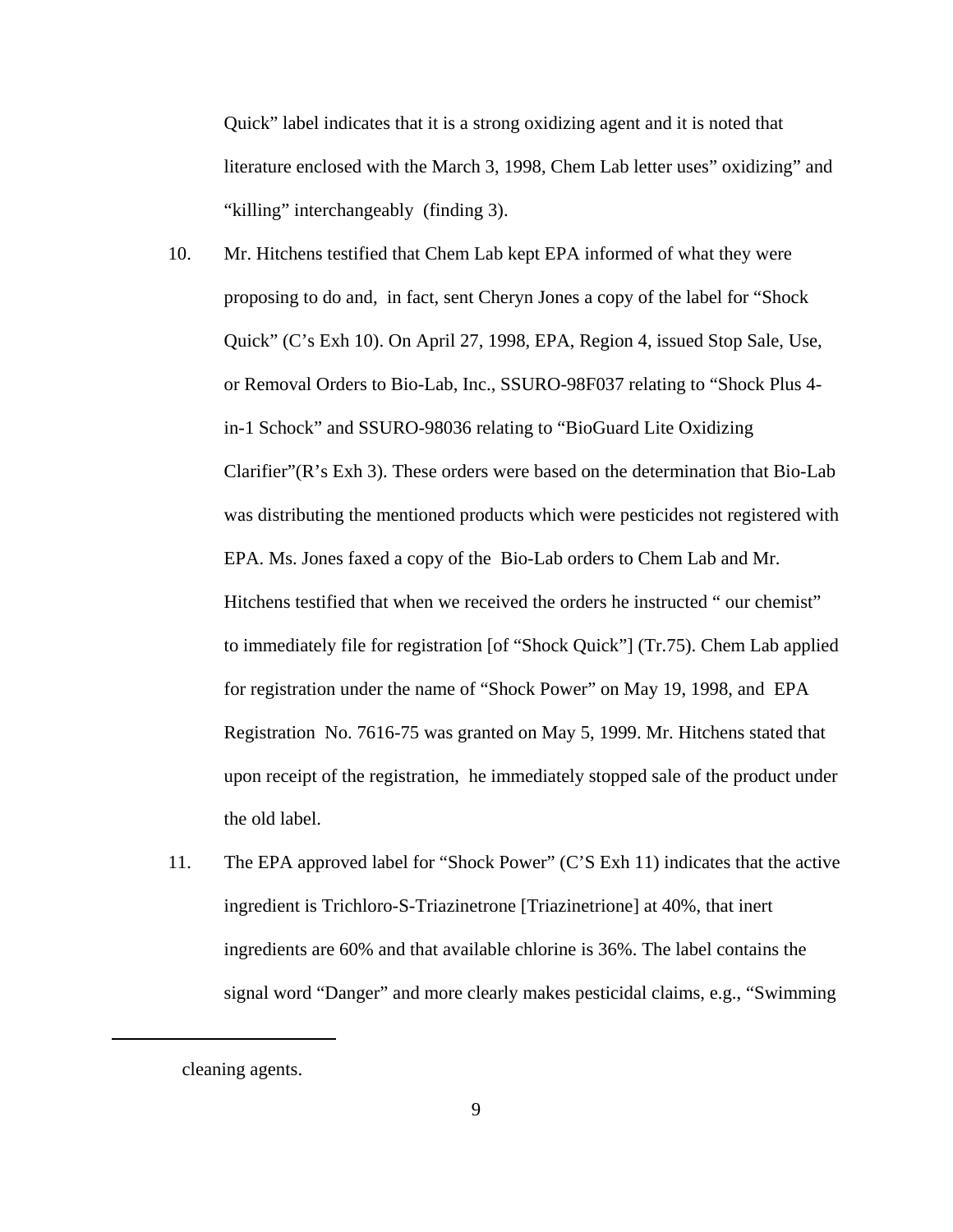Pool Water Disinfectant" and "controls algae and bacteria."

- 12. Chem Lab's facility in Ontario, California was initially inspected by a representative of the California Department of Pesticide Regulation, Kari Carrillo, on June 18 [19], 1998 (Notice of Inspection, C's Exh 1). The reason for the inspection was to investigate a complaint concerning the possible production and sale of an unregistered swimming pool shock product, "Shock Quick". Ms. Carrillo met with Mr. Somesla and agreed to return on June 22 when Mr. Somesla promised to have available information and documents she had requested. . Ms. Carrillo returned on June 22 and collected a physical sample of "Shock Quick", documentary samples, invoices showing sales of "Shock Quick" during the period October 1997 through [to] June 1998, a copy of Chem Lab's new product registration application for "Shock Power" and other documents (Investigation Summary, C's Exh 2; Receipt for Samples, C's Exh 4).
- 13. In an inspection in June 1999, Ms. Carrillo collected invoices reflecting sales of "Shock Quick" and other items to various Orchard Hardware Supply stores in California during the period June 19, 1998, through September 23, 1998 (Notice of Inspection; Receipt for Samples and Invoices, C's Exhs 7, 8, and 9). The invoices show sales and delivery of "Shock Quick" and other items to Orchard Hardware Supply stores in the following cities in California on the following dates: Capitola, on June 19, July 14, August 14 and September 10, 1998; Merced on June 23, 1998; Antioch on June 26, July 31,August 28 and September 18, 1998; Redwood City on June 26, July 31, August 14 and September 11, 1998;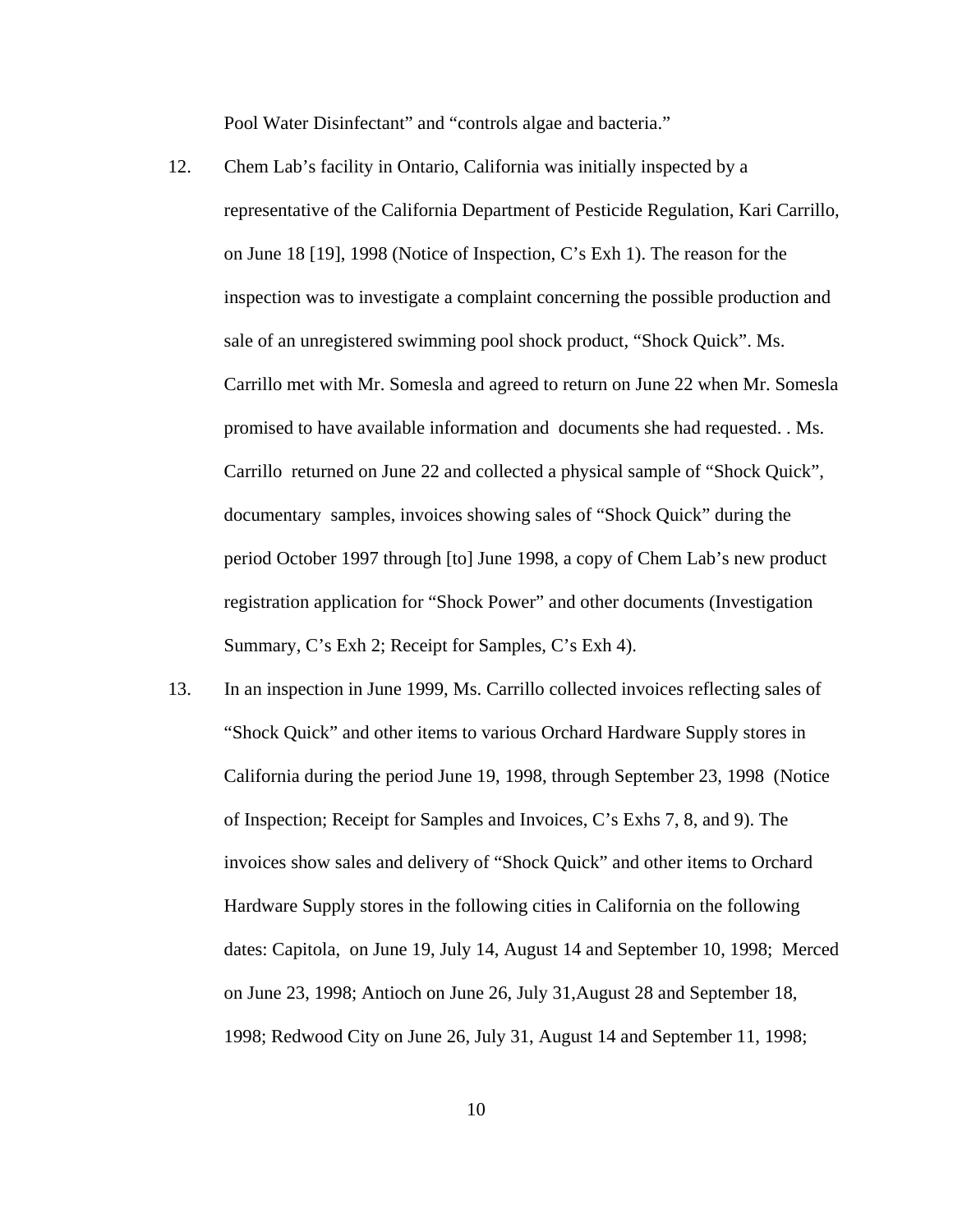Modesto on June 26, June 30, and September 8, 1998; San Jose on July 16, July 24, August 19 and September 23, 1998; Sand City on July 24, August 7, and August 28, 1998 and Manteca on July 28, 1998.<sup>5</sup> Mr. Hitchens testified that these sales were made to protect our existing customer base and that [no effort was made] to solicit new business (Tr. 74, 77). He asserted that the sales were only defensive until a final decision [as to whether the product required registration] was reached.

14. On September 16, 1998, EPA Region 4 issued a press release announcing a settlement with Bio-Lab, Inc of an administrative enforcement action concerning the sale by Bio-Lab of two swimming pool products, "Shock Plus 4-in-1 Pool Shock" and "BioGuard Lite Oxidizing Clarifier" (R's Exh 5). The announcement stated that these products contained chlorinated isocyanurates, a compound commonly use in swimming pool sanitizers, and that the products were not registered with EPA. While not admitting to liability, Bio-Lab agreed to pay an administrative penalty of \$319,000 and to seek registration of not only the named products, but of five other [ swimming pool] products containing chlorinated isocyanurates .As an interim measure pending registration, Bio-Lab was permitted to continue sale of the affected products by posting placards in retail outlets where the products were sold containing a statement: "(This product) has not been accepted by U.S. EPA for use as a disinfectant, sanitizer or algicide."

<sup>&</sup>lt;sup>5</sup>. This totals 25 sales of "Shock Quick" to the mentioned locations on the specified dates.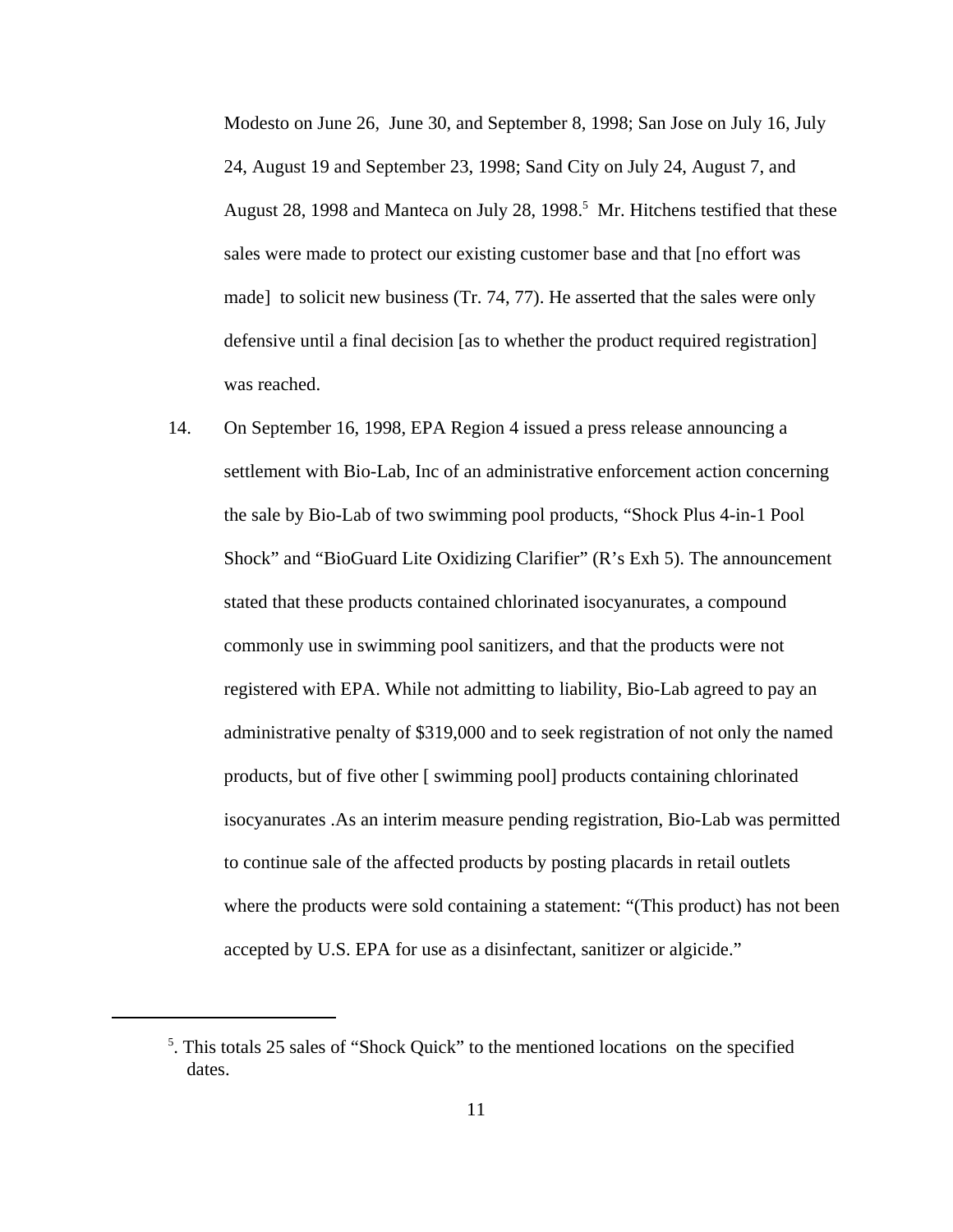15. The Consent Agreement and Consent Order with Bio-Lab, Inc, IF&R Docket No. 04-98F040-C, referred to in the preceding finding, was executed by Bio-Lab on September 9, 1998, and by EPA Region 4 on September 14, 1998 (R's Exh 6). The CACO, while reciting that Bio-Lab denied the violations of FIFRA alleged in the complaint and referring to the possible presence of unregistered pesticides in the channels of trade under the control of Respondent, essentially reflected Bio-Lab's agreement to file within 90 days applications for registration of the products, "Shock Plus 4-in-1 Pool Shock" and " BioGuard Lite Oxidizing Clarifier", which were the subject of the Stop Sale, Use and Removal Orders, issued on April 27, 1998, and five other products having the same basic formulation, sold under the names "Synergy Clear", "Simplicity Clear", "Snap Clear", "SpaGuard Enhanced Shock", and " Bermuda Blue Enhancer".6 Additionally, Bio-Lab agreed to install by September 4, 1998 and use reasonable efforts to maintain placards containing the notice specified in finding 14 in the approximately 5,000 retail outlets that sell "Shock Plus" and to use reasonable efforts to install and maintain placards containing the mentioned notice in all of the retail stores that sell "BioGuard Lite". Bio-Lab agreed to use agreed revised labeling containing the notice on all "Shock Plus" produced after July 31, 1998, and on all "BioGuard Lite" produced after July 13, 1998. Bio-Lab also agreed, inter alia, to a schedule for installing and maintaining placards containing the

<sup>&</sup>lt;sup>6</sup>. The Bio-Lab registrations for "Shock Plus" and "BioGuard Lite" were granted in April of 1999 and supplemental registrations for "Snap Clear", "Simplicity Clear" and " Synergy Clear" were granted in May, 1999 (Tr. 62).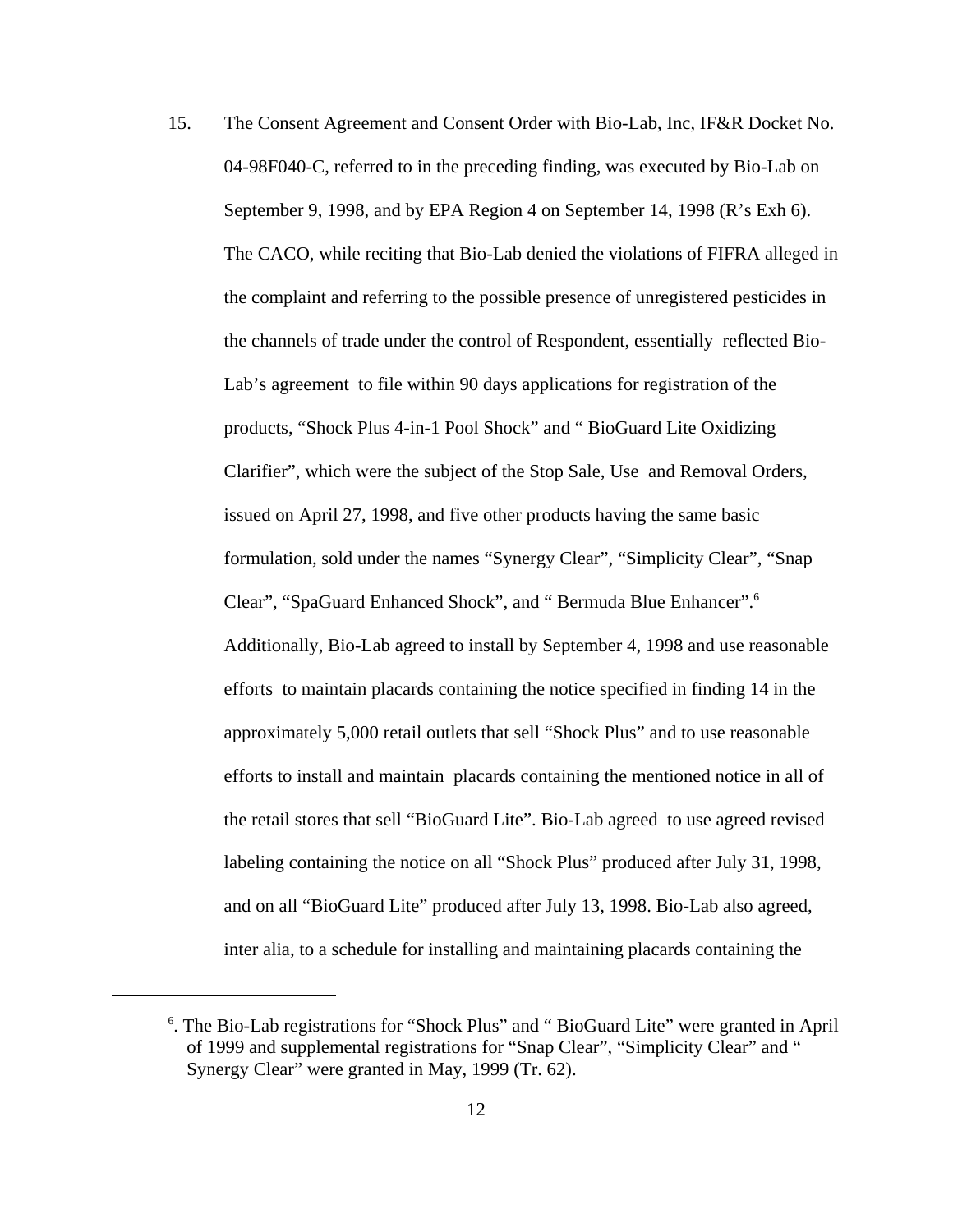mentioned notice on all pallet and shelf displays of the remaining Affected Products (the products listed above) in retail stores which sell the products and to include the notice on all advertising and marketing information. Upon receipt of written notification that EPA had granted registration of an Affected Product, Bio-Lab agreed to stop selling or distributing any unregistered containers of the Affected Product, except that Bio-Lab was permitted to sell or distribute stocks of the Affected Product existing as of 30 days after the date of notification of registration. Existing stocks were those Affected Products for which all steps of formulation, packaging and labeling have been completed, but which have not been released for shipment. Bio-Lab was permitted to sell or distribute such existing stocke of Affected Products, subject to certain requirements of the CACO, until such stocks are exhausted, or for 90 days following receipt of notice that registration of the Affected Product had been accepted for registration, whichever period of time is shorter (Id. 7; Tr.91, 92). Bio-Lab agreed to pay a penalty, which with interest totaled \$327,200 , in three installments at intervals of 30 days, 180 days and 365 days.

16. Mr. Hitchens testified that after he received a copy of the Stop Sale, Use and Removal Orders issued to Bio-Lab, Ms Jones faxed him a copy of a Temporary Restraining Order (TRO) which Bio-Lab had obtained from the United States District Court for the District of Columbia on May 6, 1998, allowing Bio-Lab to continue selling its products (Tr.74). The TRO restrained the Administrator and officers and employees of the Agency from enforcing the Stop Sale, Use and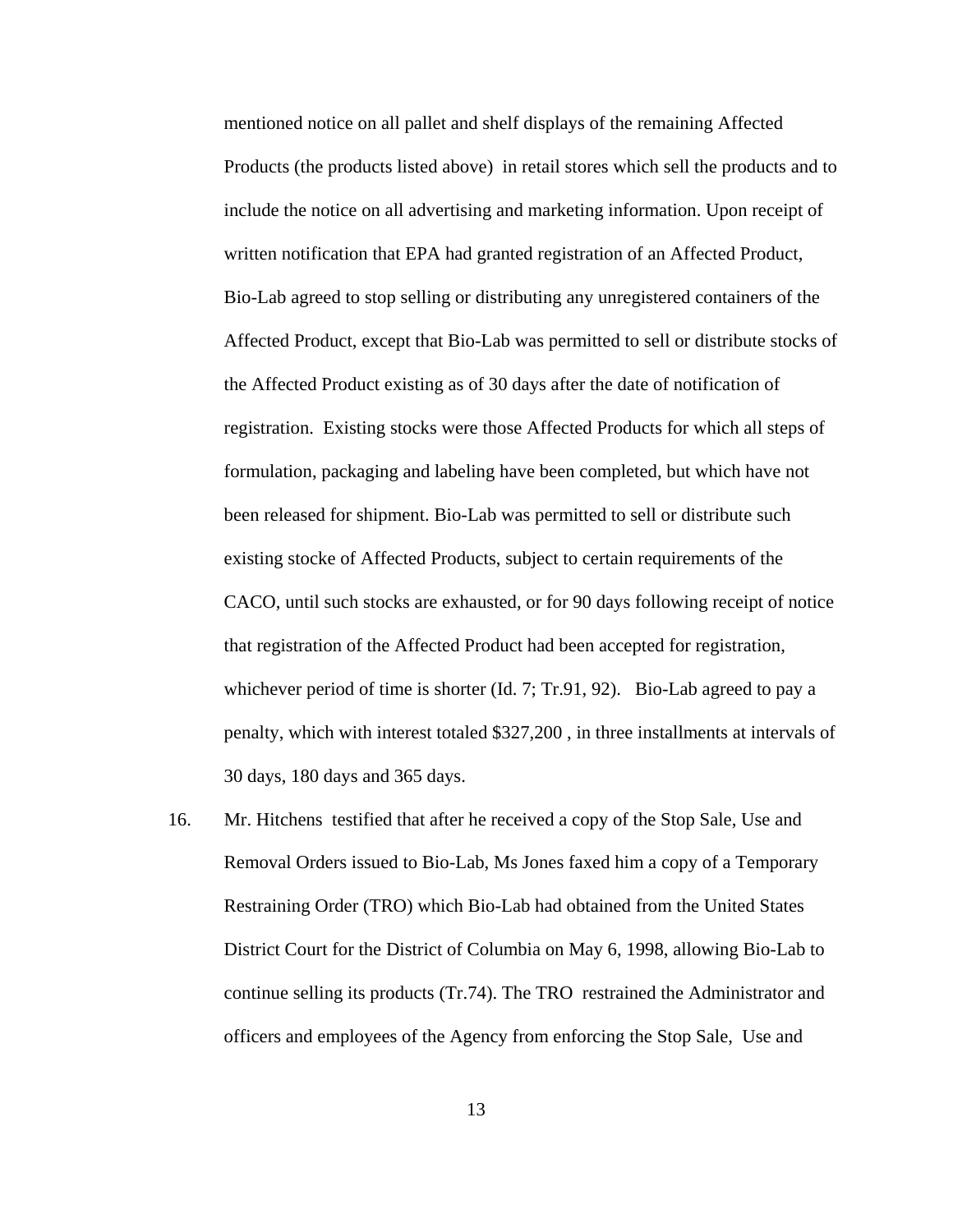Removal Orders (R's Exh 4). The matter was set for hearing on preliminary injunction on May 20, 1998, and it is not clear whether an injunction was issued or whether the TRO was simply dissolved. Be that as it may, Mr. Hitchens testified that because Chem Lab did not make any "kill claims" on its label and because the TRO [or settlement negotiations] allowed Bio-Lab to continue selling its products, "we felt that we were on solid ground", i.e., that "Shock Quick" was a legitimate product not requiring registration ( Tr. 73, 74). He pointed out that Chem Lab was inspected on June 18 and told there was a possible violation (Tr.77). He emphasized that Chem Lab was not issued a " Stop Sale" nor were they told that Chem Lab was in violation. He complained that under the Consent Agreement Bio-Lab was permitted to continue selling its products by merely putting up a placard saying " this product had not been accepted [ by EPA]" (Tr. 78, 79). He asserted that Chem Lab would gladly have done that, but that we were not given that option. He concluded that Bio-Lab was still distributing unregistered "Shock Plus" in February of 2000 because he had stopped on his way to a meeting with Amy [Miller], identified finding 21, and purchased a package of "Shock Plus" product from a Home Depot store (Tr.90). He asserted that Dana [Somesla] purchased a package of unregistered "Shock Plus" from another store on his way to the same meeting in San Francisco. He testified that swimming pool chemicals that contain chlorine do not age well on the shelf, while labels on the packages he and Dana purchased looked crisp and new and showed no signs of aging, thus indicating the material had not been packaged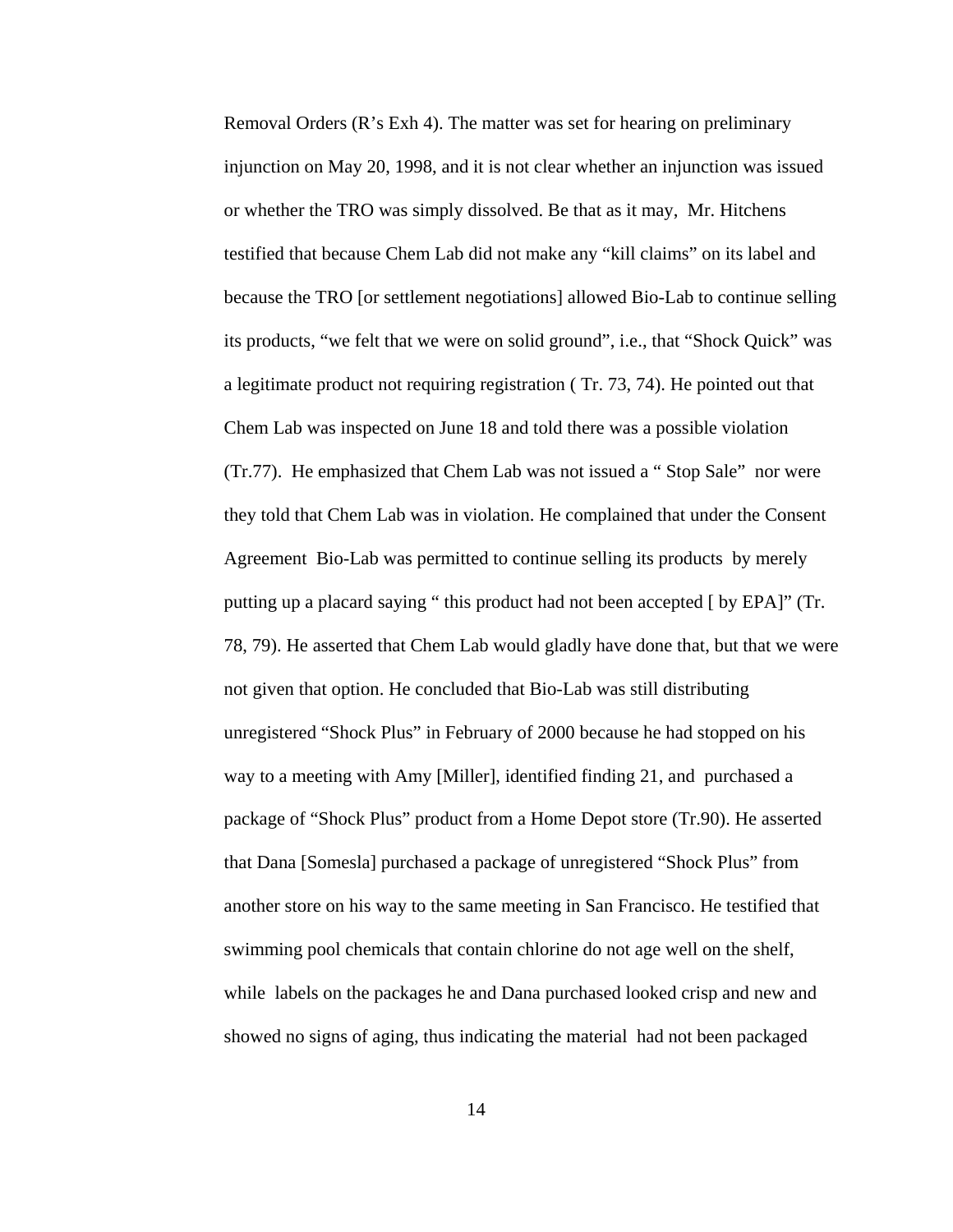very long (Tr. 96).

17. Mr. Hitchens stated that Chem Lab was a \$23 million sales company competing against Bio-Lab which is a \$1.5 billion sales company (Tr. 71). As a former executive of Bio-Lab, he explained that their financials were not separated from those of the parent, Great Lakes Chemical (Tr. 83, 84). He pointed out that registrations were very expensive, that state registration [fees] were in addition and that Bio-Lab had an unfair advantage over anything " we could do in the market place" (Tr. 76, 77, 87). He asserted that he did not understand the [penalty] policy, because Bio-Lab was fined \$319,000 for selling seven products over four years, which equals approximately \$45,000 a product, while the fine for Chem Lab is \$132,000 for selling one product for three [actually four] months (Tr. 83, 84) He testified that during the three-year period when Chem Lab was selling "Shock Quick" only to existing customers, they lost a tremendous amount of business and that he had to close plants in Florida and Texas (Tr.81). He explained that, although there may be 70 or 80 items that make up the swimming pool chemical line, the number one selling item was the one-pound container of shock, that buyers judged producers by that product and so that kind of " rules everything else you do" (Tr.82). He testified that Chem Lab barely made a profit in 1997, lost money in 1998, broke even in 1999 and started again making money in 2000. He related, however, that after "we had our registration", our product was widely accepted by both retailers and consumers and that we acquired significant new business. Mr. Hitchens specifically disclaimed any notion that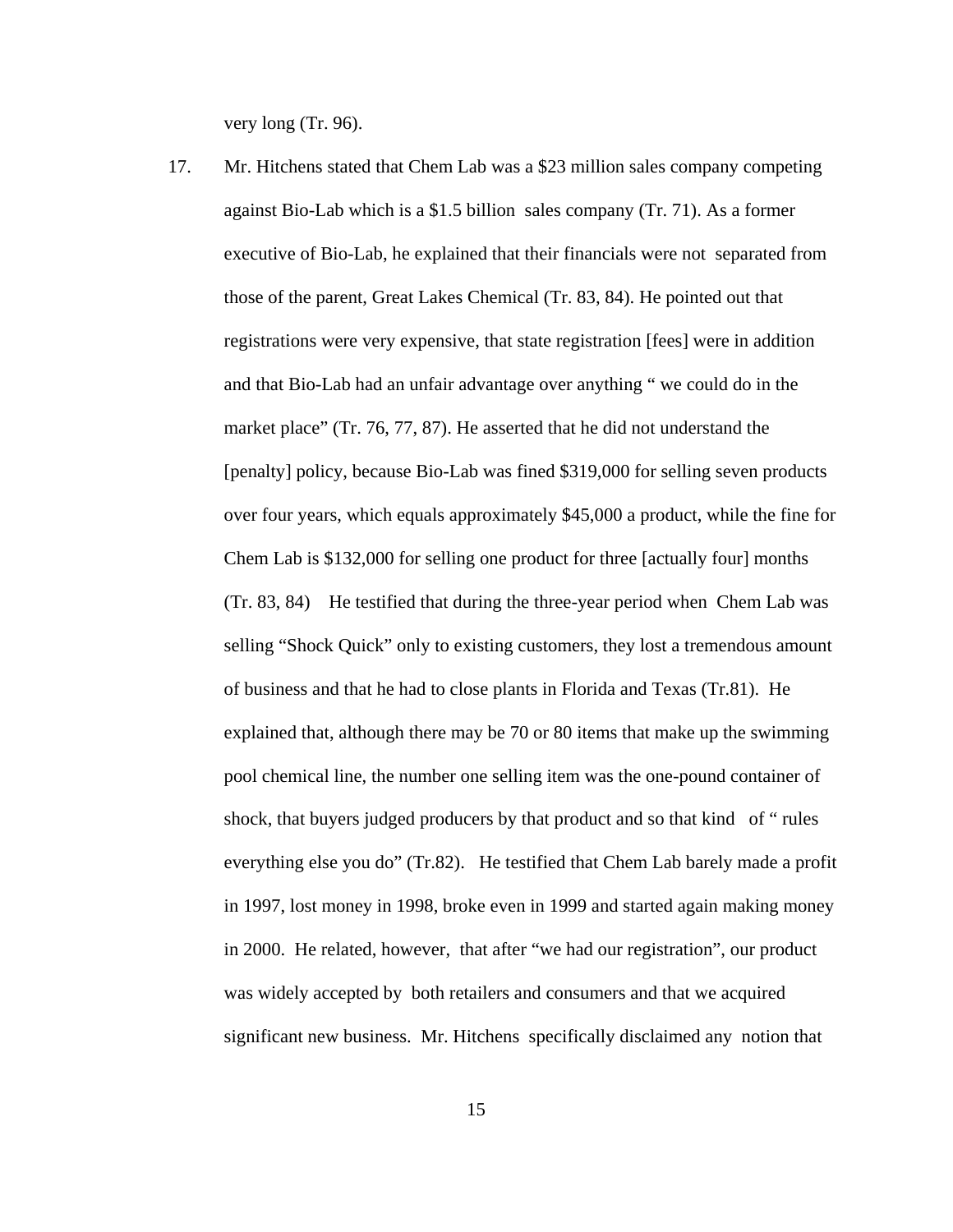Chem Lab was unable to pay the proposed penalty.

18. Mr. Robert S. Brennis, product manager in the Anti microbial Division of the Office of Pesticide Programs, EPA Headquarters, Washington, D.C., testified as to the registration process (Tr. 42, 43).He explained that his responsibilities included reviewing the [adequacy] of the registration application and any supporting data to make certain that the product may properly be registered, i.e., doesn't cause [unreasonable] adverse effects on human health or the environment, and that the label has the proper precautionary and warning statements. He testified that he had registered a host of products- insecticides, surface sanitizers, surface disinfectants, swimming pool and spa products, swimming pool and spa disinfectants and water purifiers (Tr. 45). Mr. Brennis has registered five or six products manufactured by Chem Lab, the most recent being "Shock Power" in May of 1999 and " Shock Power 67" in the year 2000 (Tr. 46). He indicated that a review of the EPA FIFRA database revealed that Chem Lab has registered a total of 54 products with EPA and that 18 of these registrations were still active (Tr .46, 47). Chem Lab is thus familiar with the registration process. Describing the registration process for "Shock Power", Mr. Brennis testified that this was an "end-use" registration specifically for swimming pool use and that Chem Lab was able to rely on what he referred to as the "formulator's exemption", meaning that it was unnecessary to supply generic data for the basic chemical (Tr.47). He stated that for "end-use" products we generally require six acute toxicity studies, but that in this instance three of the studies, acute dermal,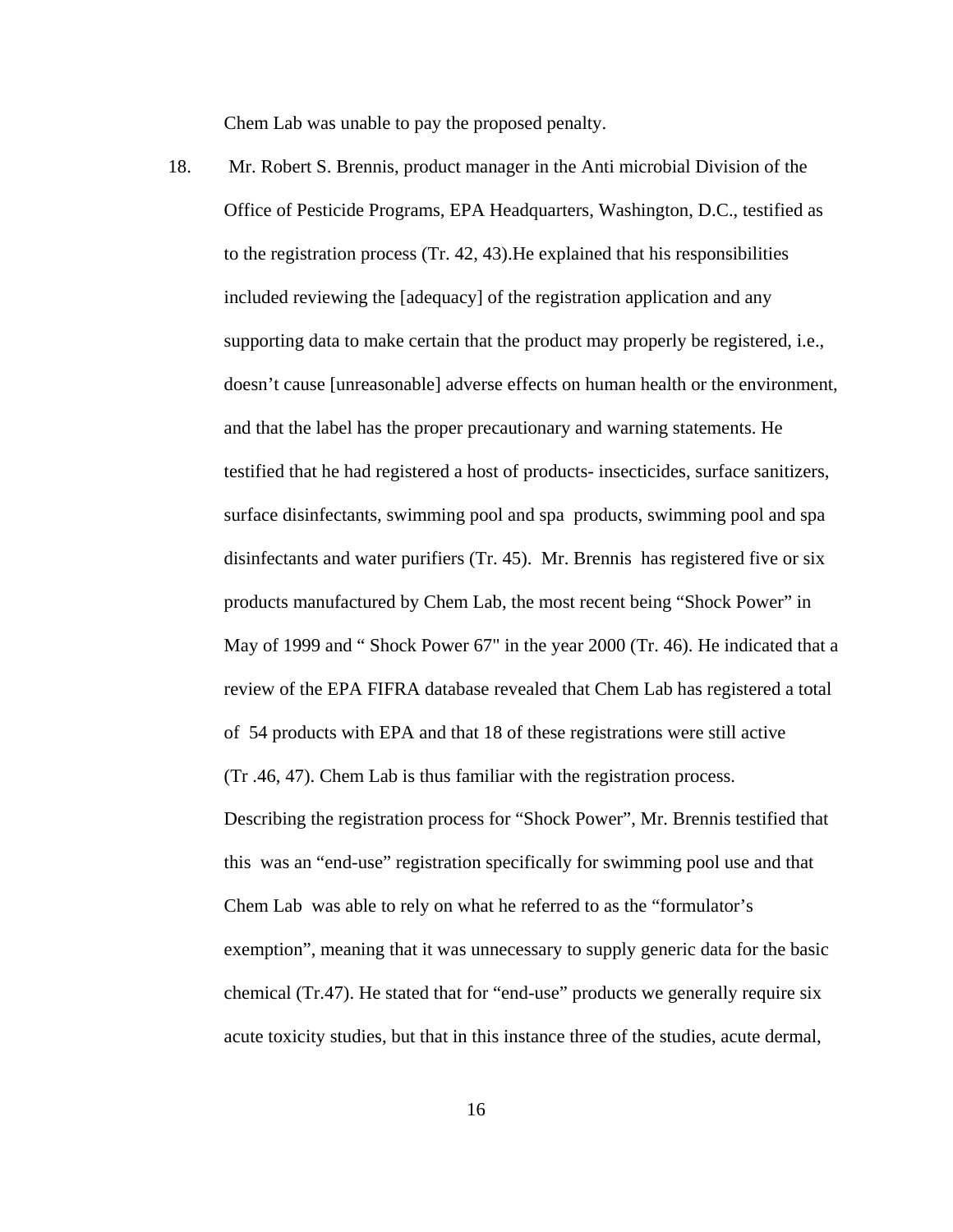dermal sensitization and primary eye irritation, were waived because as to the dermal studies, it was determined that this product could be no worse than the source product and as to the primary eye irritation study, the registrant agreed that it was in Category 1, the most severe category as to hazard, and that it was unnecessary to damage a lot of animals [to demonstrate that fact] (Tr. 47, 48). Mr. Brennis explained that "Shock Power" was registered for use as a swimming pool disinfectant, one use being as part of the regular swimming pool maintenance program and the other use as a "super chlorinator" when pools become contaminated with bacteria and other contaminants and it is necessary to " shock" or superchlorinate the pool to remove the contamination (Tr.49, 50).

19. Mr. Brennis testified that an additional responsibility of a product manager is the monitoring of pesticide products after registration, which involves the review of adverse incident reports which registrants are required by the Act to submit (Tr. 44). H e stated that the active ingredient of "Shock Power" is Trichloro-S-Triazinetrone [Triazinetrione] and that the Agency had received approximately 200 incident reports from the use of products containing that active ingredient (Tr. 50, 51). He described the reports as generally reflecting injuries such as eye and skin irritation, vomiting and incidents such as explosions resulting from mishandling. Most of the incidents involved residential users who are not as well informed as [commercial pool users] as to the proper handling of these chemicals (Tr.52). He explained the Agency attempted to deal with such situations through label language [suitable warnings and precautionary statements].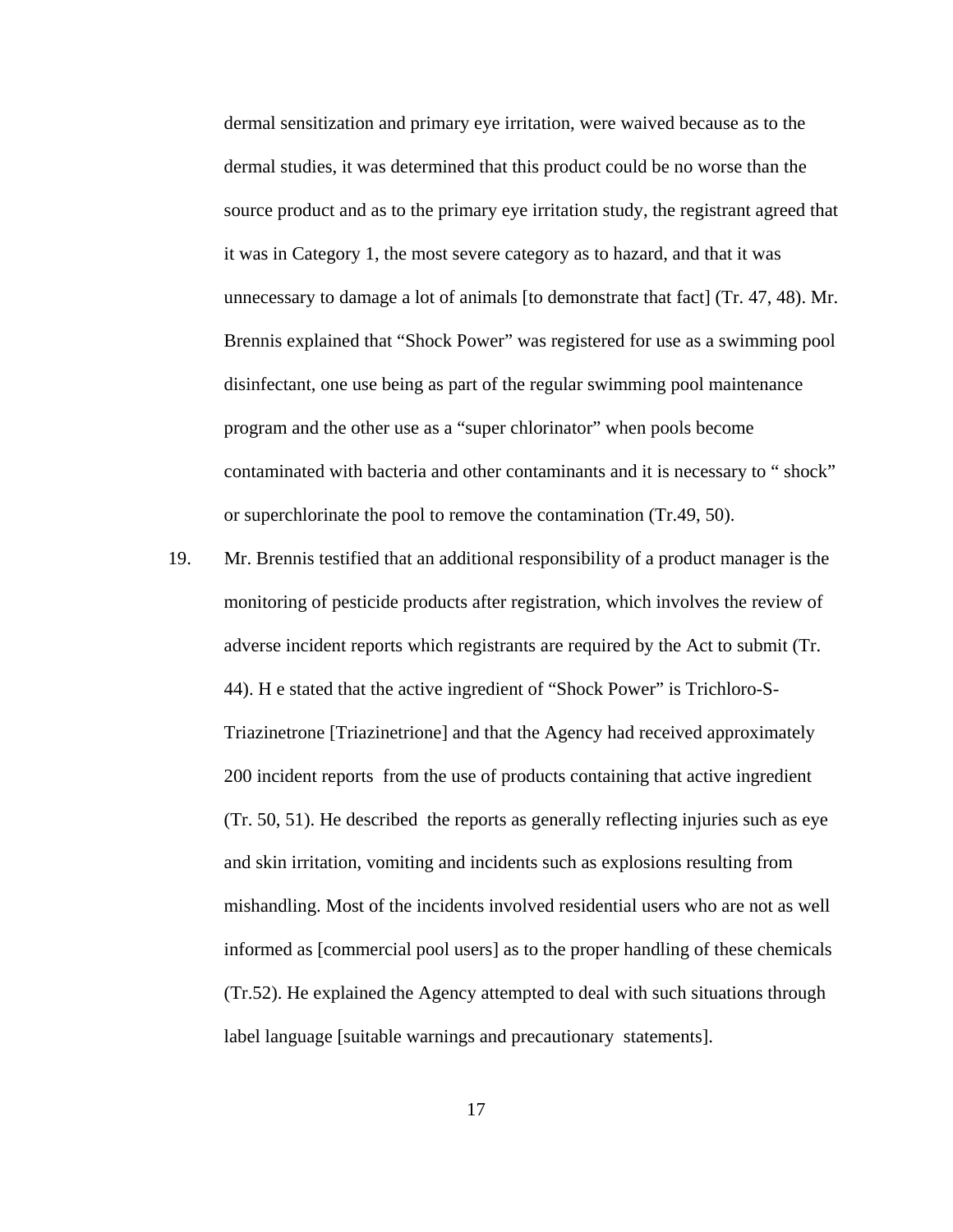20. Testifying with reference to the EPA registered label for "Shock Power" (C's Exh 11), Mr. Brennis noted that the language under "Precautionary Statements" read as follows:

> Danger. Causes irreversible eye damage. May be fatal if inhaled. Causes skin irritation Harmful if swallowed or absorbed through skin. Do not get in eyes, on skin or clothing. Do not breathe dust. Wear goggles or face shield, and a mask or pesticide respirator approved by the National Institute for Occupational Safety and Health. Wash thoroughly with soap and water after handling. Remove contaminated clothing and wash clothing before reuse. (Tr.53, 54).

Mr. Brennis explained that this language was required by our assumptions as to acute toxicity data and routes of exposure. Additional language on the label under "Physical or Chemical Hazard" highlighted the fact that "Shock Power" was a strong oxidizing agent, that contact with water slowly liberates irritating and hazardous chlorine gases and that it decomposes at 460 degrees Fahrenheit to 480 degrees Fahrenheit with the liberation of harmful gases. Mr. Brennis testified that this language was required on the label because this compound was very volatile and may explode if mixed with other [ incompatible] ingredients or mishandled. He emphasized that many of the reported adverse effect incidents involved explosions (Tr.56).

21. Ms. Amy Miller, an enforcement officer and team leader in the Pesticide Program, Region 9, testified as to the computation of the proposed penalty (Tr. 15-17). She said that she had been an EPA enforcement officer for six years and that during that time she had calculated penalties in approximately 50 cases, of which approximately 40 were penalties under FIFRA. In determining the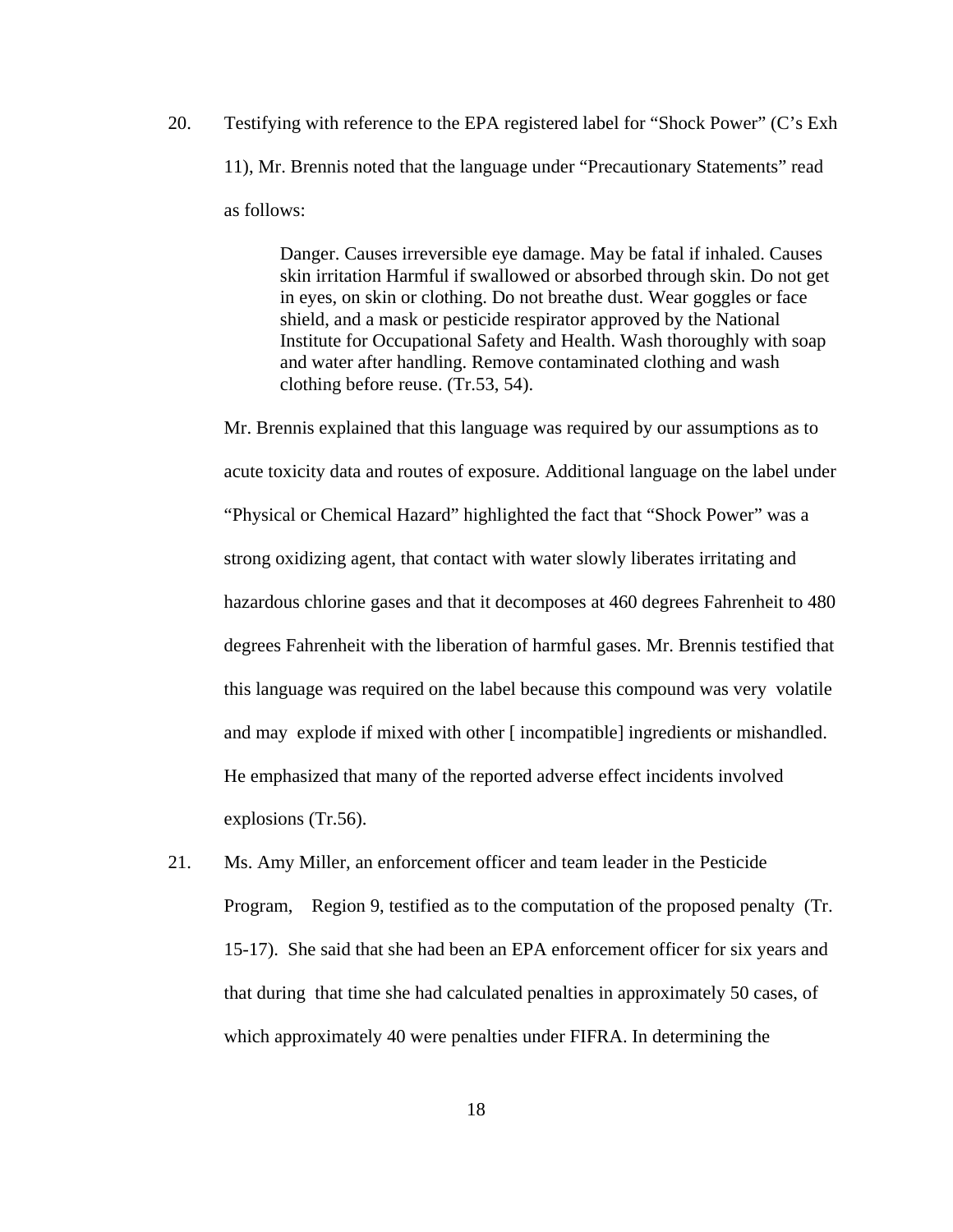proposed penalty herein, she used the Enforcement Response Policy for FIFRA (July 2, 1990) (ERP) (C's Exh 15) and her determinations are reflected on the Civil Penalty Calculation Worksheet (C's Exh 16). She explained that the first step in penalty calculation was determining the base penalty which involved consideration of the nature of the violation (Tr. 19, 20). In this instance, the violation is the sale and distribution of an unregistered pesticide which is a violation of FIFRA  $\S 12(a)(1)(A)$ . Ms. Miller pointed out that Appendix A of the ERP, FIFRA Charges and Gravity Levels, provides that the sale and distribution of an unregistered pesticide is gravity Level 2., which is serious. She testified that the next step was determining the violator category as between FIFRA  $\S$  14(a)(1), that is registrants, [commercial] applicators, wholesalers, dealers, and other distributors who may be penalized up to \$5,000 [\$5,500] for each offense, and FIFRA § 14(a)(2), private applicators and other persons not included in § 14(a)(1) who may, subsequent to receipt of a notice, be penalized not more than \$1,000 for each offense. Chem Lab is a registrant and a distributor of pesticides and thus subject to the maximum penalty under  $\S 14(a)(1)$ .

22. Continuing to explain the penalty calculation, Ms. Miller testified that the next step was to determine the size of Chem Lab's business (Tr. 21).She researched EPA databases and consulted Dun & Bradstreet and determined that Chem Lab was in Category I, sales of over \$1 million (Tr. 21, 22). This determination is clearly correct because Mr. Hitchens acknowledged that Chem Lab was a \$23 million sales company (finding 17 ). Applying a Level 2 violation and a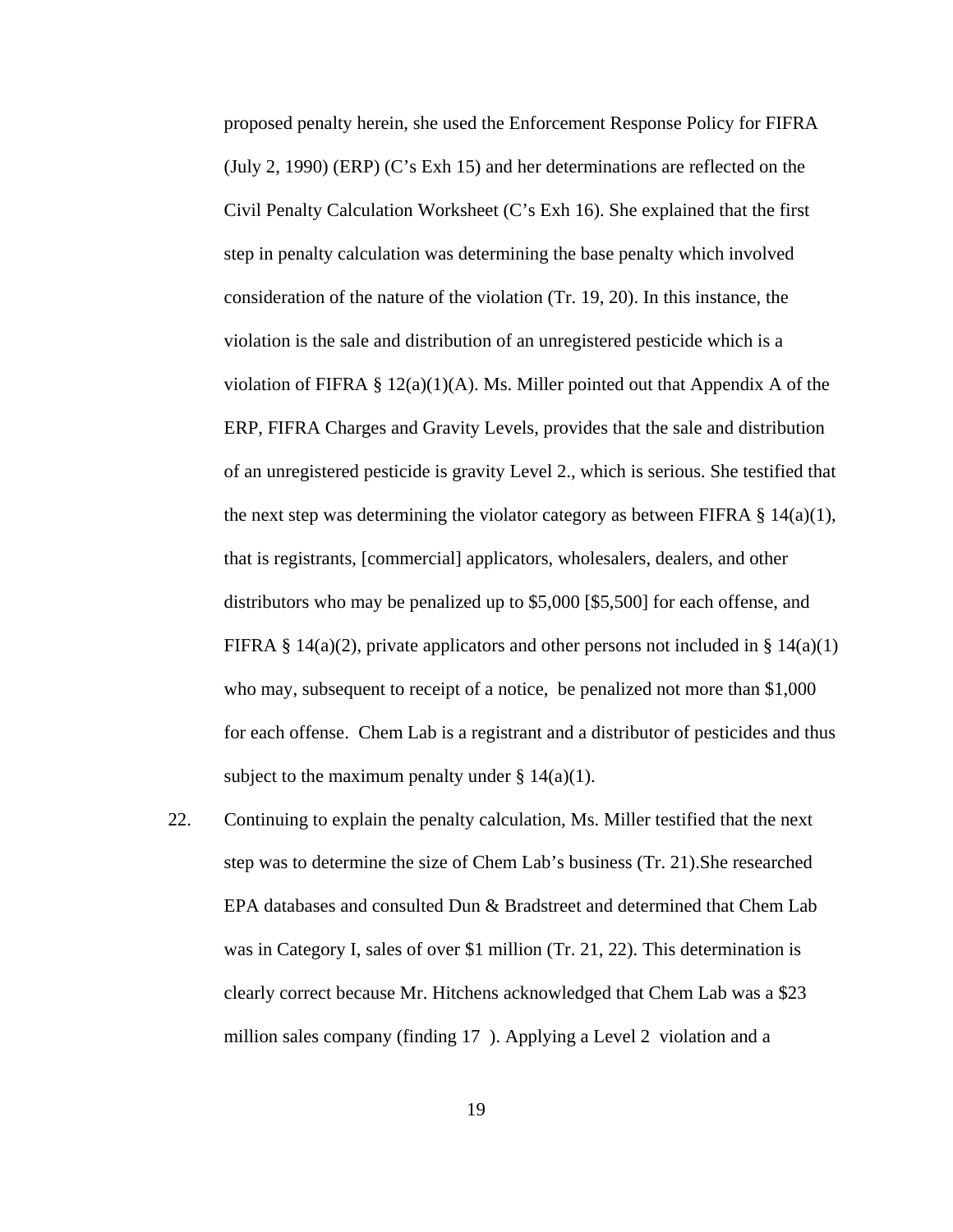Category I size of business to the Civil Penalty Matrix at 19 of the ERP resulted in a base penalty of \$5,000 , \$5,500 because of the inflation adjustment (40 C.F.R. Part 19).The next step was to determine gravity adjustments and Ms. Miller stated that there were five [possible] gravity adjustments: pesticide toxicity, human harm, environmental harm, compliance history and culpability (Tr. 22, 23). She explained that each of these adjustment factors was assigned a point value from Appendix B of the ERP with zero being the least serious and five being the most serious. For example, Appendix B "Gravity of Harm", indicates that pesticides in Category I for toxicity, that is, those bearing the signal word "Danger", restricted use pesticides, and, inter alia, pesticides that are associated with chronic health effects are assigned a value of 2. Ms. Miller testified that pesticides [ having active ingredients] from the chlorinated isocyanurates family were assigned Category I [as to toxicity] because of the possibility of severe eye damage (Tr. 24).

23. The next adjustment factor is "harm to human health" and she compared the unregistered label for "Shock Quick" with the EPA registered label for "Shock Power", noting that the former did not contain the warning "May be fatal if inhaled" and that while the "Shock Quick" label included a warning not to get in eyes, on skin or on clothing and to wear eye protection when handling the product, the approved label contained the detailed notice as to eye protection set forth in finding 20 (Tr. 25-27). Comparing the "Practical Treatment (First Aid)" statements on the approved label for "Shock Power" with the " First Aid" notice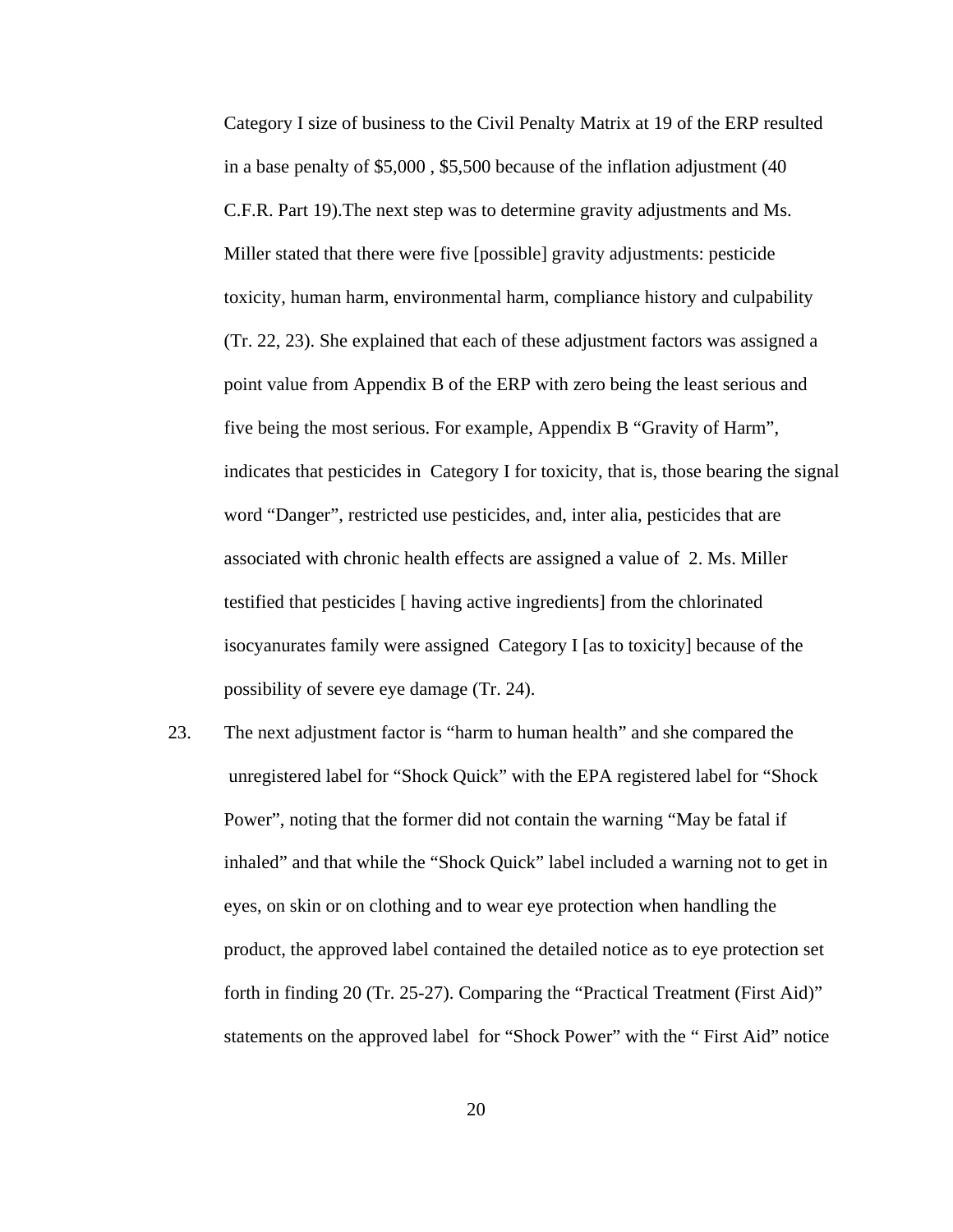on the unregistered "Shock Quick" label, Ms. Miller noted that the former stated "If On Skin: Immediately brush off excess chemical and flush with plenty of soap and water. Remove contaminated clothing. Wash clothing before reuse. Get medical attention if irritation persists,"while the "Shock Quick" label merely stated : "If On Skin:Wash with plenty of soap and water. Get medical attention." (Tr. 27, 28). She also noted that here was only a three-step direction for use on the unregistered label, while "Directions For Use" on the approved label had much more detail as to the type [condition] of the pool, [e.g., check pH daily]. She asserted that these differences were significant. Turning to the ERP and Appendix B, she pointed out that this product was widely used by residential users who may not be trained in the proper use of these chemicals (Tr. 28,29). Therefore, she gave " harm to human health" a value of 3 "potential for serious or widespread harm to human health".

24. The next adjustment factor is "environmental harm" and because the product is used in confined areas, swimming pools, and thus not likely to escape into the environment, Ms. Miller gave this factor a value of 1, "minor potential for actual harm to the environment" (Tr. 29). Because Chem Lab had no record of prior violations within the past five years, she gave it a value of zero for " compliance history". The final adjustment factor is "culpability", which ranges from zero "violation was neither knowing nor willful and did not result from negligence" to 4, "knowing or willful violation of the statute." A value of two is assigned for instances where "culpability is unknown" or the "violation resulted from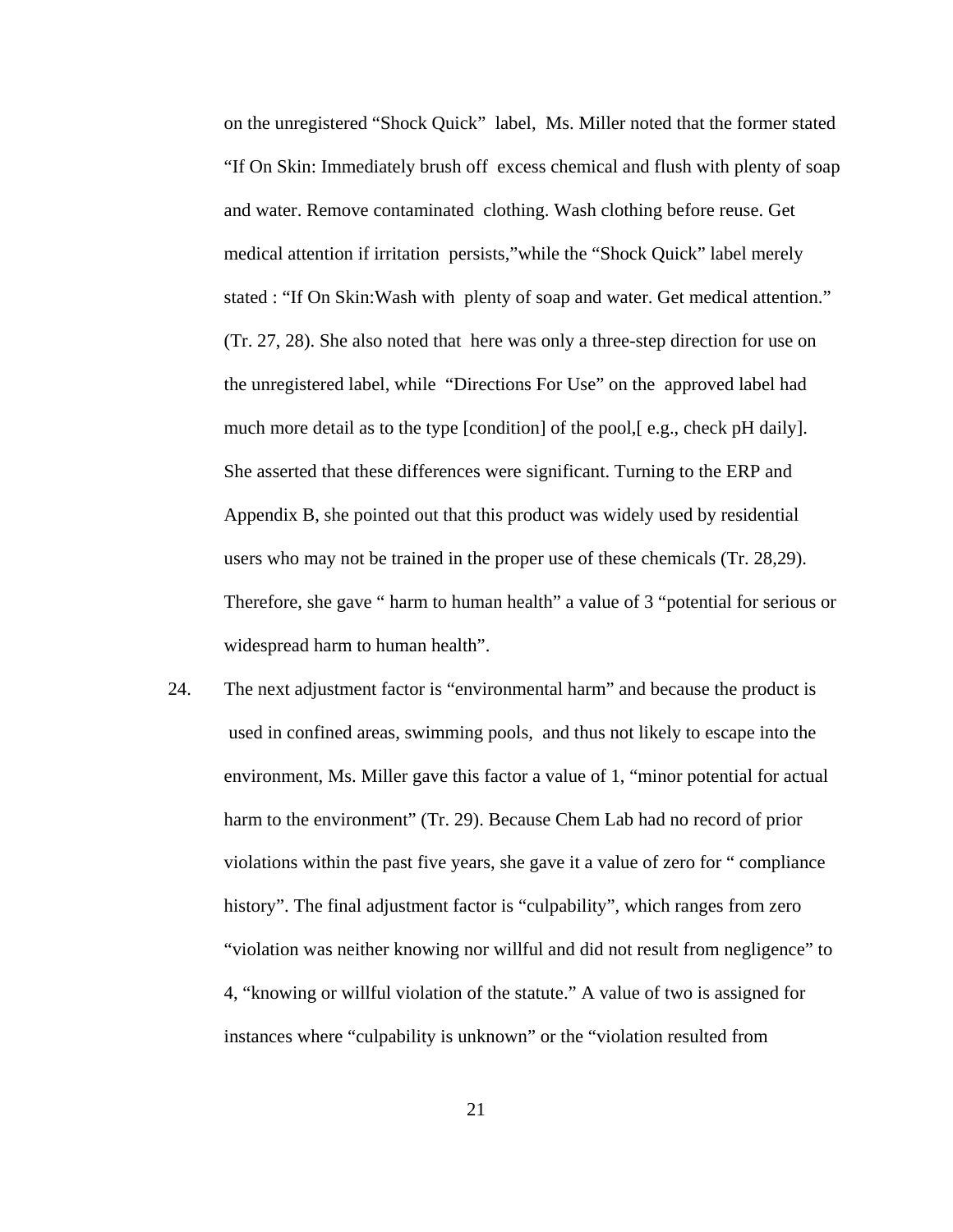negligence." Because she considered that Chem Lab had been warned or notified at least three times that "Shock Quick" was an unregistered pesticide, Ms. Miller testified that a value of 2 was assigned for culpability. She explained that she informed Mr. Kincaid of Chem Lab in a telephone conversation on May 8, 1998, that "Shock Quick" was an unregistered pesticide and that Chem Lab should immediately stop selling the product (Tr. 30) The other two times that Chem Lab was placed on notice that it might be selling an unregistered pesticide were the Notices of Inspection, dated June 18[ 19], and 22, 1998 (C's Exhs 1 and 2), which stated the reason for the inspections as "possible selling of unregistered pesticide product (Shock Quick)"(Tr. 31).

25. Ms. Miller testified that the values from Appendix B of the ERP are added up and that, if the values are eight or higher, the matrix value is assessed and no adjustment is made (Tr. 23, 32). This is in accordance with the ERP at 22, Table 3 and Appendix C, Table 3. Because the values assigned to the Chem Lab violations totaled eight, no adjustments in the matrix penalty were made (Tr. 32, 33). She reached the same conclusion after reviewing other adjustment factors listed in the ERP, e.g., ability to continue in business/ ability to pay, voluntary disclosure, good faith, etc. She considered that none of these factors were applicable and assessed the full amount of the matrix penalty. Under crossexamination, she testified that the ERP was guidance which provides for a uniform and consistent method of applying FIFRA penalties (Tr. 34). She acknowledged that point values for gravity adjustments such as harm to human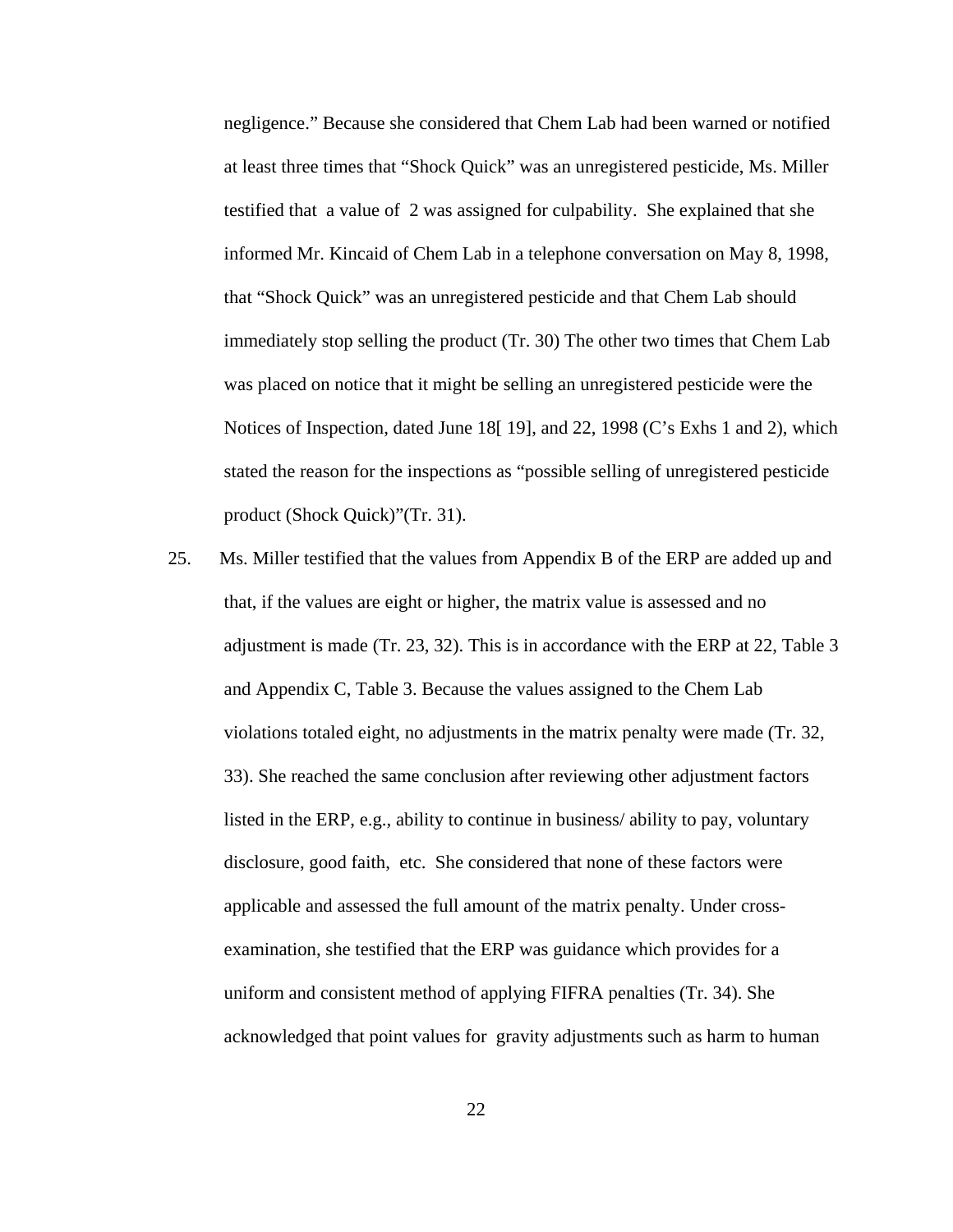health and the environment and culpability required a determination [judgment] based on the facts in each case (Tr.35).

#### **Conclusions**

- 1. Chem Lab is a registrant and distributor of pesticides and made each of the 24 sales of the unregistered pesticide "Shock Quick" alleged in the complaint. These sales were in violation of FIFRA  $\S 12(a)(1)(A)$ .
- 2. In accordance with FIFRA  $\S 14(a)(1)$ , Chem Lab is liable for a penalty for the sales referred to above.
- 3. It is well settled that "gravity of the violation" as appearing in FIFRA  $\S$  14(a)(4) is considered from two aspects: gravity of the harm and gravity of the misconduct.<sup>7</sup>

Inasmuch as there is no evidence or allegation of actual harm from the use of "Shock Quick", the "gravity of the harm" component is limited to the potential for harm to human health and the environment or to the regulatory program. The Agency's assessment of the seriousness of this potential is belied by the fact that it permitted Bio-Lab to sell similar unregistered products containing chlorinated isocyanurates as the active ingredient by posting placards in retail outlets where the products were sold to the effect that "this product has not been approved by EPA as a disinfectant, sanitizer or algicide." Similarly, although Chem Lab was

<sup>&</sup>lt;sup>7</sup>. FIFRA § 14(a)(4), Determination of penalty, provides in pertinent part: In determining the amount of the penalty, the Administrator shall consider the appropriateness of the penalty to the size of the person charged, the effect on the person's ability to continue in business, and the gravity of the violation.......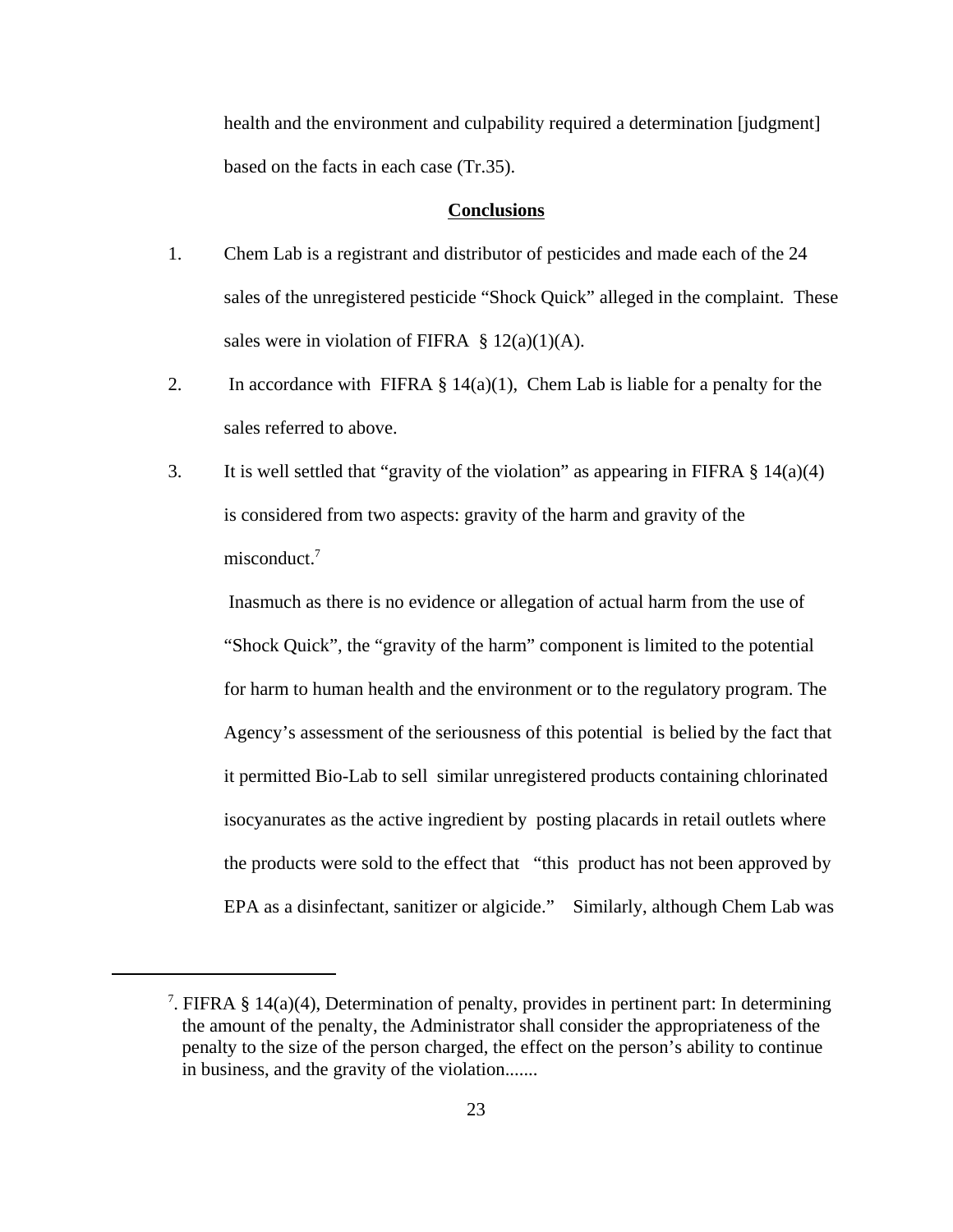aware of facts indicating that EPA considered Bio-Lab's similar products to be pesticides requiring registration, the fact, among others, that even after issuance of the "Stop Sale", Bio- Lab was permitted by the TRO to continue the sale of its products , supports Chem Lab's contention that it had a good faith belief that "Shock Quick" did not require registration.

4. It is concluded that the penalty as proposed by Complainant overstates both the gravity of the harm and the gravity of the misconduct and it is my decision to disregard the ERP as I am permitted to do by Rule 22.27 (b)  $(40 \text{ C.F.R. Part } 22)^8$ . An appropriate penalty is the sum of \$50,000.

# **Discussion**

Chem Lab has admitted and there is no dispute that "Shock Quick" was an unregistered pesticide at the time of the sales alleged in the complaint and found above (finding 13). These sales were thus in violation of FIFRA  $\S 12(a)(1)(A)$ , 7 U.S.C.  $\S 136(j)(a)(1)(A)$ , which prohibits any person in any state from selling or distributing any pesticide which is not registered<sup>9</sup>. Chem

<sup>8</sup> Rule22.27(b) provides in pertinent part: **Amount of civil penalty.** If the Presiding Officer determines that a violation has occurred and the complainant seeks a civil penalty, the Presiding Officer shall determine the amount of the recommended civil penalty based on the evidence in the record and in accordance with any civil penalty criteria set forth in the Act. The Presiding Officer shall consider any civil penalty guidelines issued under the Act. The Presiding Officer shall explain in detail in the initial decision how the penalty to be assessed corresponds to any penalty criteria set forth in the Act. If the Presiding Officer decides to assess a penalty different in amount from that proposed by complainant, the Presiding Officer shall set forth in the initial decision the specific reasons for the increase or decrease......

<sup>9</sup> . FIFRA § 12, entitled "Unlawful Acts", provides in pertinent part:

<sup>(</sup>a) In general

<sup>(1)</sup> Except as provided by subsection (b) of this section, it ahall be unlawful for any person in any state to distribute or sell to any person–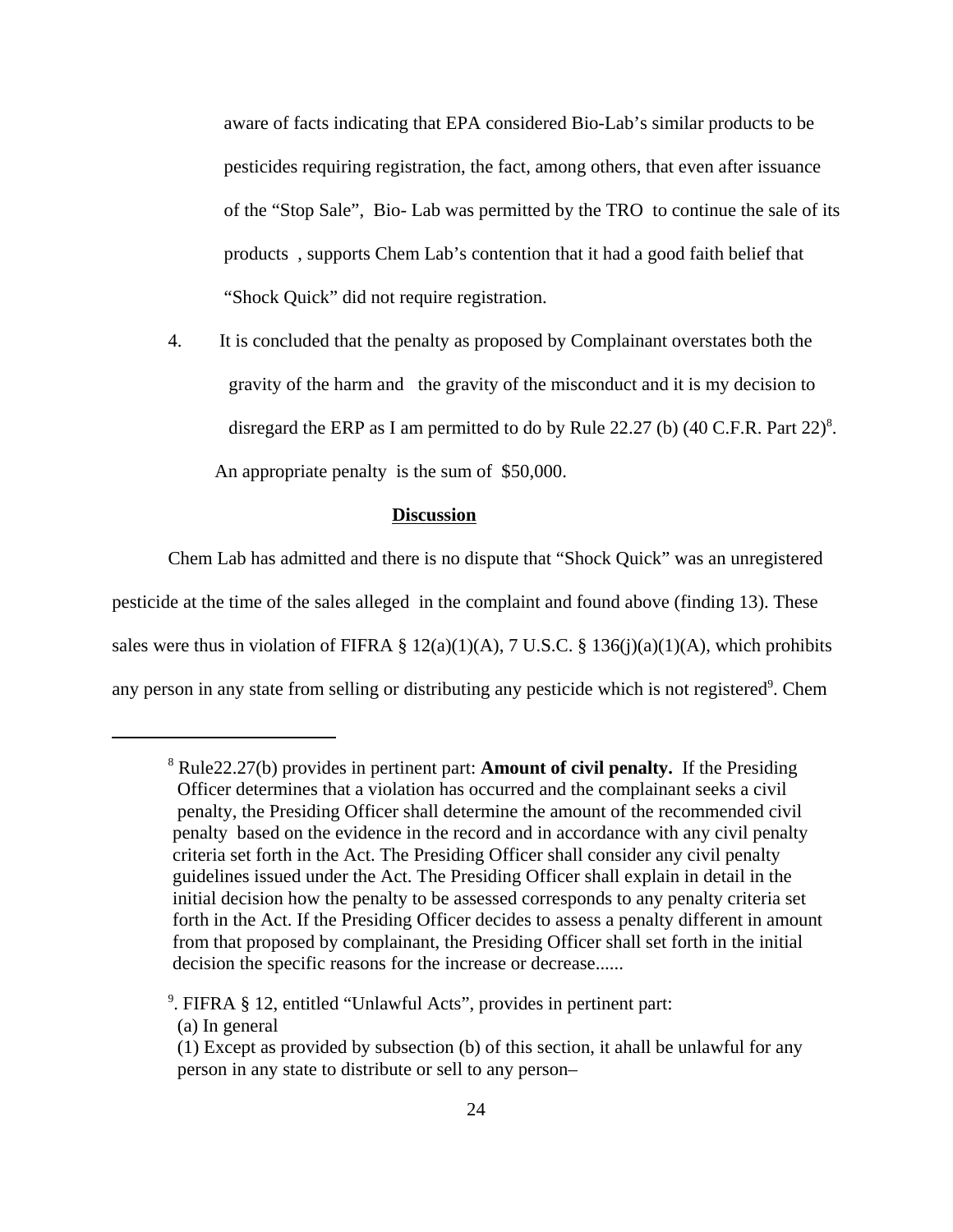Lab is thus liable for a penalty for these violations of the Act in accordance with FIFRA § 14(a)(4) and the amount of an appropriate penalty is the only matter at issue herein.

Strictly adhering to the ERP, Complainant has proposed that Chem Lab be assessed the maximum penalty of \$5,500 for each violation. It is, of course, well settled that a penalty may be excessive even if it is computed in accordance with an applicable penalty policy or ERP. James C. Lin and Lin Cubing, Inc,, FIFRA Appeal No.94-2, 5 E.A.D.595 (EAB, 1994). See also Rybond, Inc., RCRA (3008) Appeal No.95-3, 6 E.A.D. 614 (EAB 1996). For the reasons stated above and as more fully explained below, it is concluded that the penalty as proposed by Complainant is excessive.

As noted previously, " gravity of the violation" as appearing in FIFRA  $\S$  14(a)(4) is considered from two aspects: gravity of the harm or potential for harm and gravity of the misconduct. Lin Cubing, supra. There is no evidence or allegation of actual harm resulting from the use of "Shock Quick" and the gravity of the harm component of the penalty is limited to potential for harm to human health and the environment or to the regulatory program. Complainant has made a superficially strong case that the potential for harm to human health from the use of products containing chlorinated isocyanurates is serious because it may be fatal if inhaled and because of the potential for irreversible eye damage. These concerns as well as alleged harm to the regulatory program are belied by the fact that Bio-Lab was permitted to sell similar unregistered products having chlorinated isocyanurates as the active ingredient by merely posting placards at retail outlets where the products were sold stating that " this product has not

<sup>(</sup>A) any pesticide that is not registered under section 136a of this title [FIFRA § 4] or whose registration has been canceled or suspended, except to the extent that distribution or sale has otherwise been authorized by the Administrator under this subchapter;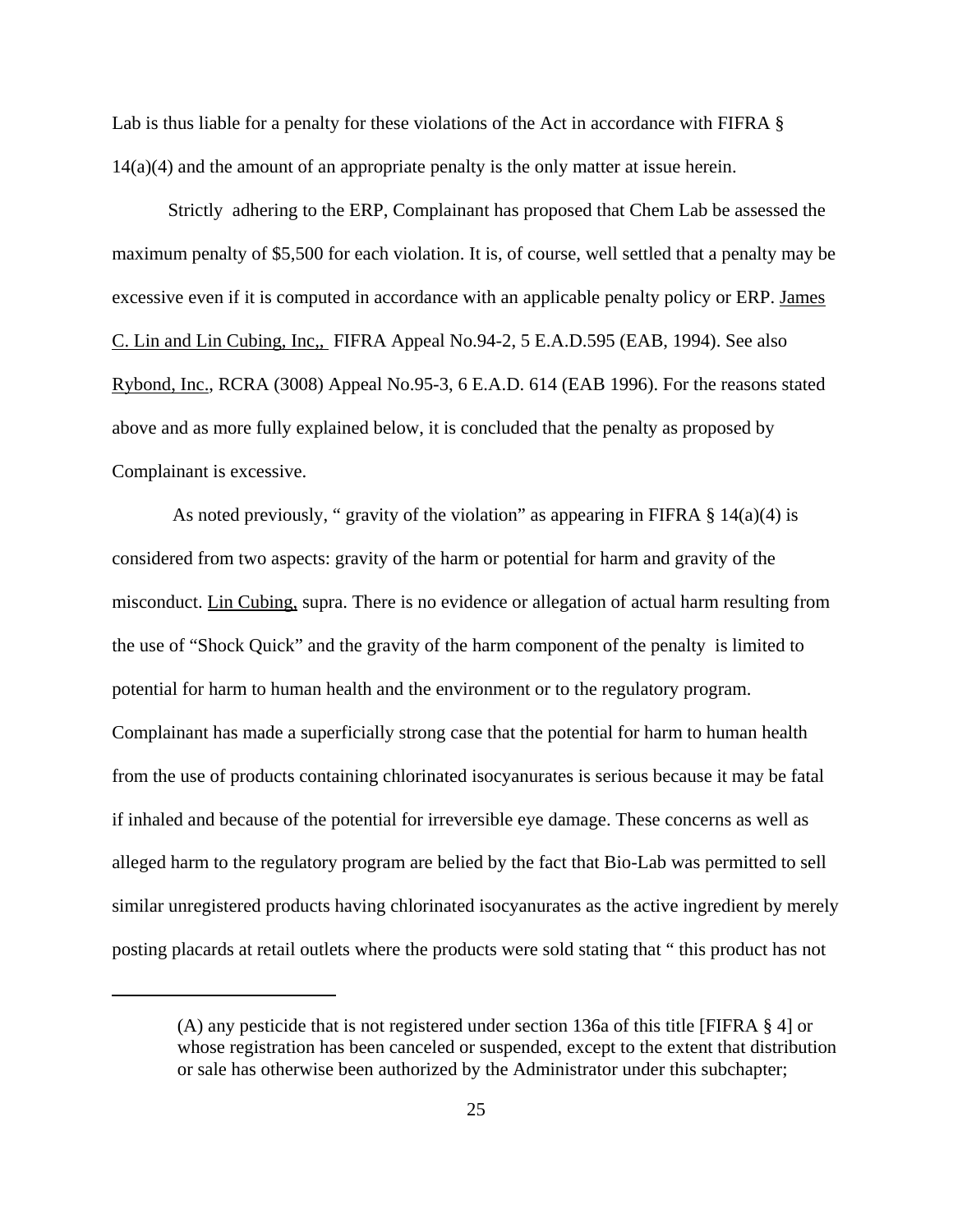been approved by EPA as a disinfectant, sanitizer or algicide." Moreover, even after receipt of notification that an Affected Product had been accepted for registration, Bio-Lab was permitted by the CACO to sell stocks of Affected Products existing 30 days after such notification and to sell or distribute such products until existing stocks were exhausted or for 90 days thereafter, whichever period of time is shorter (finding 15). It is concluded that the penalty as computed by Complainant overstates the gravity of the harm or potential for harm resulting from the sales and distribution of "Shock Quick" shown by this record

Turning to the gravity of the misconduct, there can be no doubt that Chem Lab was on notice of facts indicating that EPA considered that Bio-Lab's similar product, "Shock Plus", containing chlorinated isocyanurate as the active ingredient, was a pesticide requiring registration. Chem Lab was notified that EPA considered "Shock Plus" a pesticide in a letter from Region 4, dated September 4, 1997, and although over seven months elapsed before "Stop Sale Use and Removal Orders" were issued to Bio-Lab on April 27, 1998, Chem Lab received a copy of these orders by fax almost immediately thereafter (findings  $7 \& 10$ ). Chem Lab's contention that it had a good faith belief that "Shock Quick" was not a pesticide is based upon the fact that household bleach products containing sodium hydrochloride which do not claim to kill bacteria do not require registration and upon the asserted fact that the "Shock Quick" label did not make any "kill" claims (findings  $9 & 16$ ). This belief was supported by the TRO issued by the U.S. District Court for the District of Columbia on May 6, 1998, which prevented enforcement of the "Stop Sale" orders and which permitted Bio-Lab to continue the sale and distribution of its products. Mr. Hitchens, whom I find was a credible witness, testified that for the mentioned reasons Chem Lab was of the belief that "Shock Quick" did not require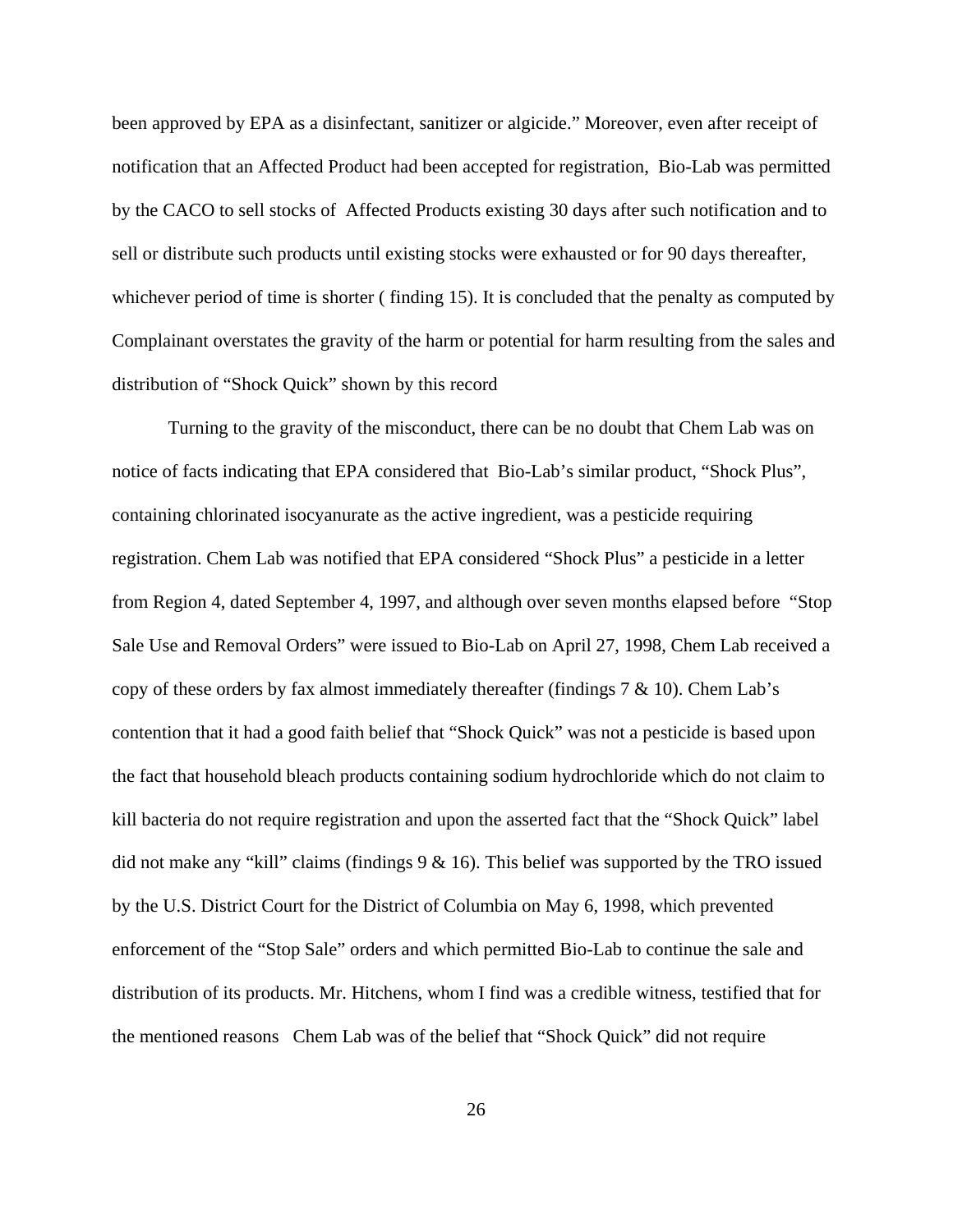registration. He pointed out that Chem Lab was merely told at the time of the inspection in June 1998, that there was a possible violation and that Chem Lab was not issued a "Stop Sale" order . Under the circumstances, it is concluded that Chem Lab's contention that it had a good faith belief that "Shock Quick" was not a pesticide requiring registration is sufficiently reasonable that Chem Lab's culpability and thus the gravity of the misconduct is slight.

Having concluded for the reasons stated above, that the penalty computed by Complainant in accordance with the ERP is excessive in that it overstates both the gravity of the harm and the gravity of the misconduct and that the ERP will be disregarded in determining the penalty, it is necessary to determine an appropriate penalty using the criteria in the statute, FIFRA  $\S$  14(a)(4). This centers on the " gravity of the violation" as Chem Lab has made no contention that the penalty proposed by Complainant will adversely affect its ability to continue in business or otherwise stated that it lacks the ability to pay the penalty (finding 17). Mr. Hitchens, however, asserted that the penalty proposed against Chem Lab is disproportionate to that assessed Bio-Lab as Bio-Lab was fined \$319,000 for selling seven unregistered pesticides over four years , which he stated equaled approximately \$45,000 a product, while Chem Lab is fined \$132,000 for selling one product over a three-month (actually four-month) period (Id.). In this regard, there is substantial authority for the proposition that, because of the myriad factors which may lead to or be involved in settlements, amounts by which seemingly similar cases are settled are not relevant to determining a penalty in a particular case. See, e.g., Chautauqua Hardware Corporation, EPCRA Appeal No.91-1, 3 E.A.D.616, 1991 WL 310028 (CJO, 1991). See also Titan Wheel Corporation of Iowa, Docket No. RCRA VII 98-H-003, Order Granting Complainant's Motion to Strike, 2000 EPA ALJ LEXIS 91 (ALJ, December 13, 2000). As noted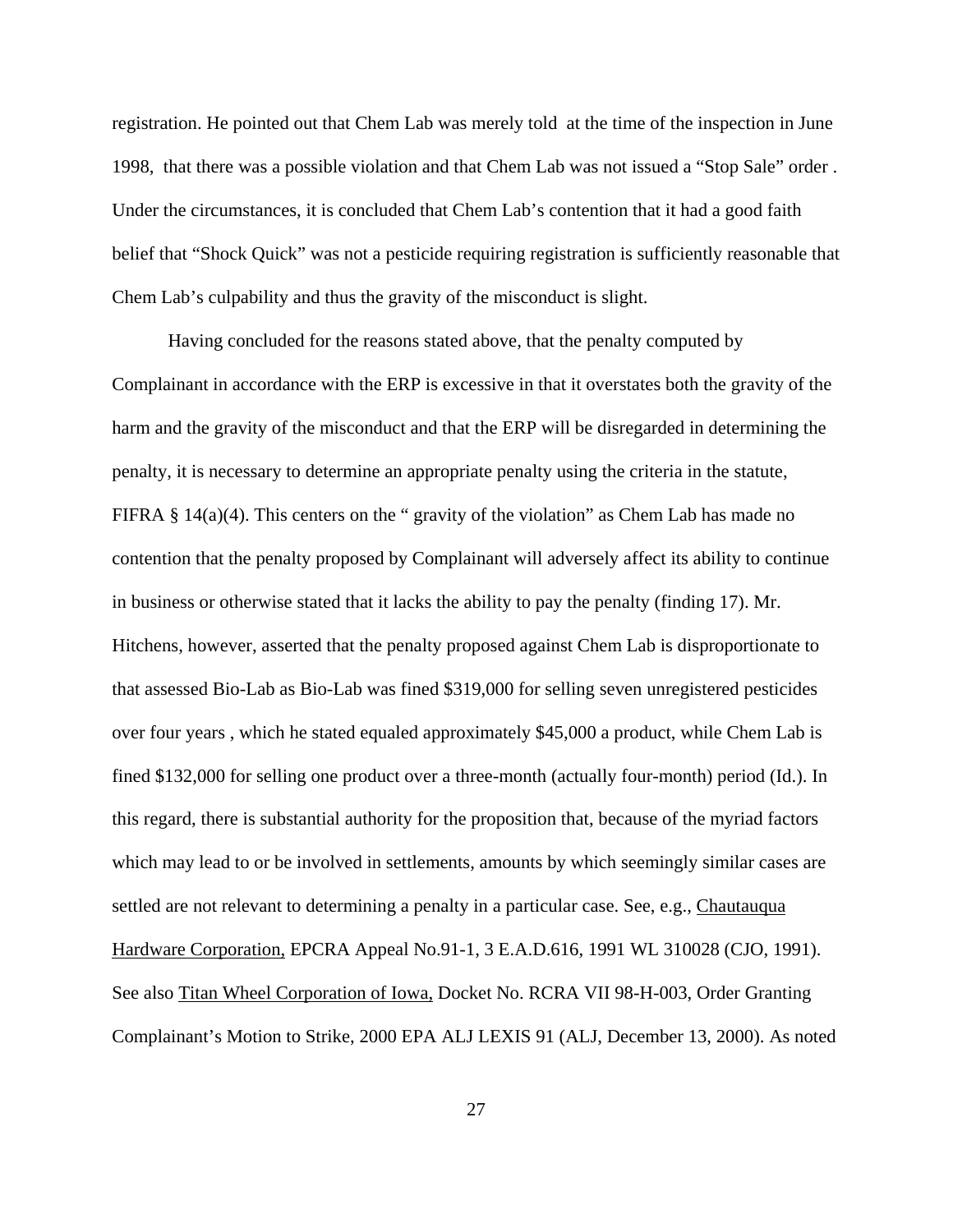in the Order Denying Complainant's Motion to Exclude, these holdings are made notwithstanding that the Agency's penalty policies cite uniformity of penalties as one of the reasons for the policy and that the ERP at issue here provides that "...the ERP is designed to provide fair and equitable treatment to the regulated community by ensuring that similar enforcement responses and comparable penalty assessments will be made for comparable violations." (Id. 1). It therefore seems anomalous to hold that penalties purportedly determined in accordance with an applicable penalty policy are not relevant to the penalty for a similar violation in the case at bar. Moreover, the effect of the cited decisions is to preclude a defense that a proposed penalty is arbitrary, because a respondent seeking to make such a showing has little chance of success unless he can compare the proposed penalty with penalties assessed in other cases. It should also be noted that, while the ERP purports to consider the criterion in FIFRA  $\S$  14(a)(4) "appropriateness of the penalty to the size of the person charged" by placing all firms with gross revenues of over \$ one million in Category I, a strong argument can be made that the quoted language contemplates comparing the penalty assessed against a firm of one size with the penalty for a similar violation assessed against firms of the same or a different size.

Under the circumstances, the Agency's assessment of the gravity of the harm or potential harm being refuted by its conduct in permitting the sale with placards of Bio-Lab's similar swimming pool products and Chem Lab having a reasonable belief that "Shock Quick" was not a pesticide, it is concluded that a penalty of \$50,000 is adequate to deter future violations and will adequately compensate for damage to the regulatory program. This is \$2,000 for each sale, if the number of sales is considered to be 25 (finding 13) or \$20,833 if the number of sales is 24 as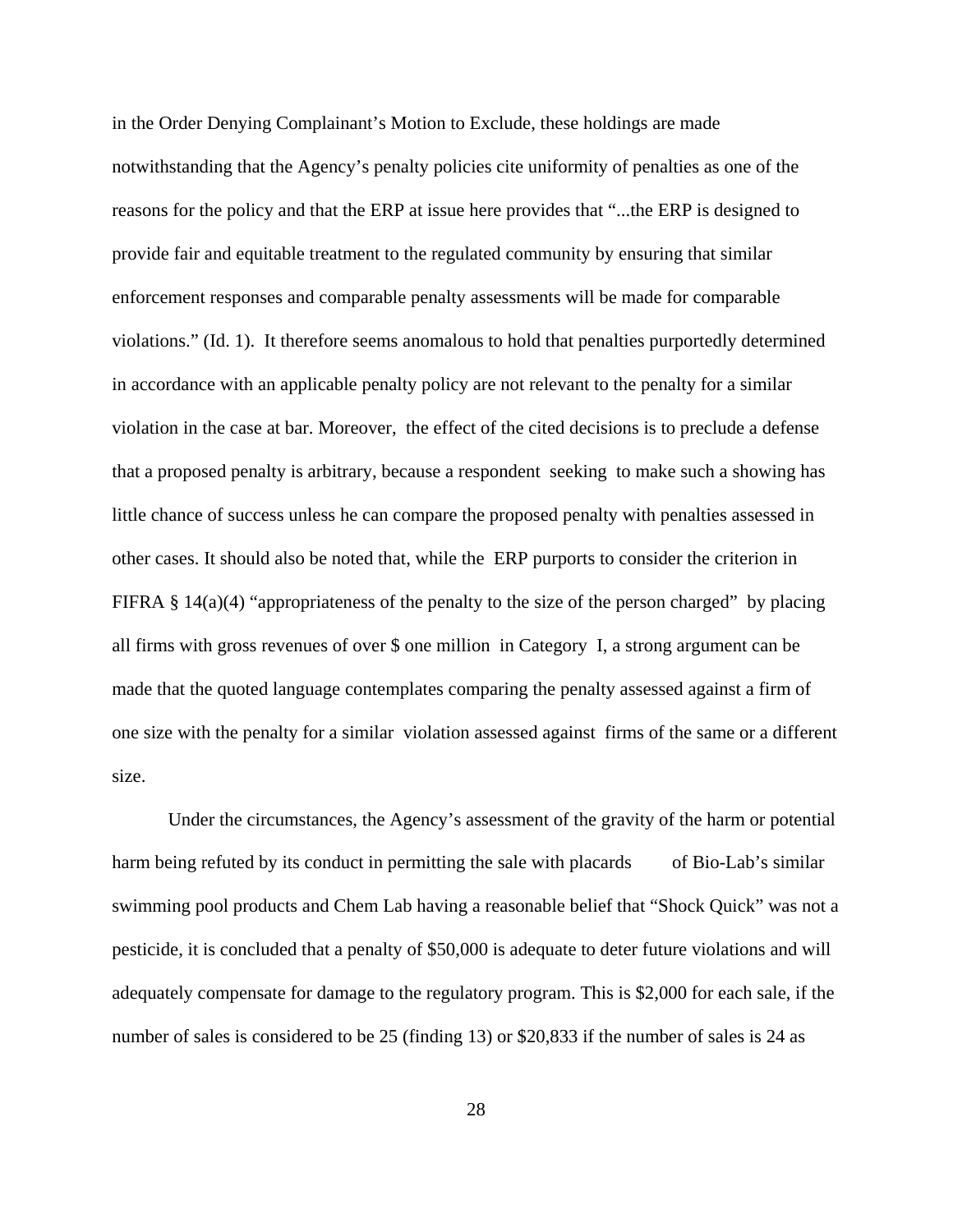alleged in the complaint.

# **Order**

Chem Lab Products, Inc. having violated the Act (FIFRA  $\S 12(a)(1)(A)$ ) by the sales of an unregistered pesticide as alleged in the complaint, a penalty of \$50,000 is assessed it in accordance with FIFRA  $\S$  14(a)(1).<sup>10</sup> Payment of the full amount of the penalty shall be made by delivering a cashier's or certified check in the amount of \$50,000 payable to the Treasurer of the United States to the following address within 60 days of the date of this order:

> Regional Hearing Clerk U.S. EPA, Reg. VIII P.O. Box 360863M Pittsburgh, PA 15251-6859

Dated this \_\_\_\_\_\_\_\_\_\_\_\_\_\_\_\_\_\_day of January 2002.

Spencer T. Nissen Administrative Law Judge

\_\_\_\_\_\_\_\_\_\_\_\_\_\_\_\_\_\_\_\_\_\_\_\_\_\_\_

 $10$ . Unless this decision is appealed to the Environmental Appeals Board in accordance with Rule 22.30 (40 C.F.R. Part 22) or unless the EAB elects to review the same sua sponte as therein provided, this decision will become the final decision of the EAB in accordance with Rule 22.27 (c).